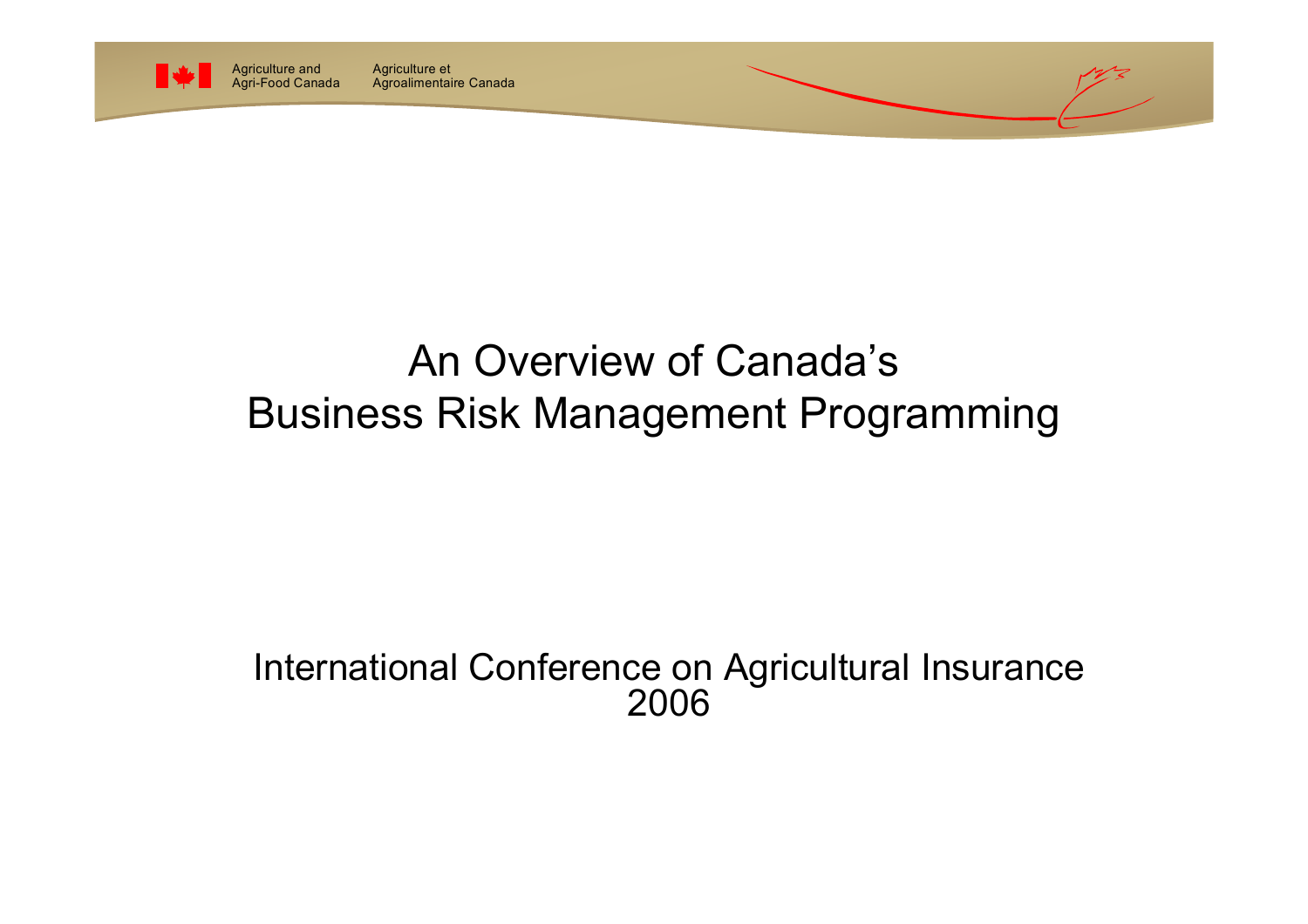

#### Agriculture et Agroalimentaire Canada

# **Purpose**

• To provide an overview of the core Business Risk Management (BRM) programs in Canada.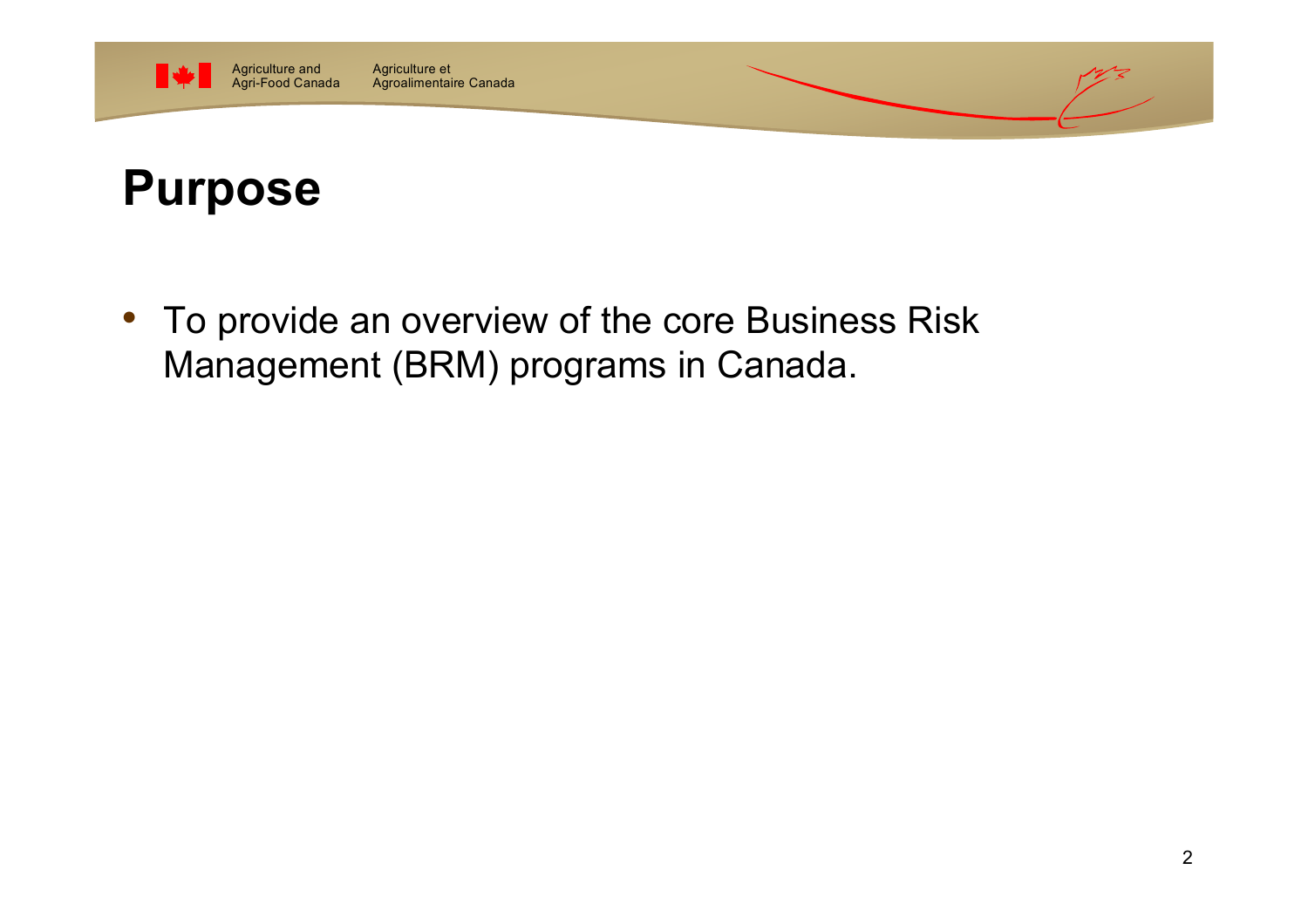

# The facts on Canada's agriculture industry…

- • Canada's agriculture industry contributes over 8 percent of the Canadian Gross Domestic Product (GDP) of which 2.2% is derived from primary production
- • As the fourth largest exporter of agri-food products in the world, the value of Canada's exports have doubled since 1990 to \$26.5 billion in 2004
	- Major markets include the US, the European Union, Japan, Mexico and China
- • There are five major commodity sectors in Canada produced for both export and domestic markets. As a percentage of farm cash receipts, these are
	- ─ Grains and Oilseeds (34%), Red Meats (27%), Dairy (12%), Horticulture (9%), Poultry and Eggs (8%)

#### **In 2005, the total farm cash receipts for Canadian farmers was \$36 billion**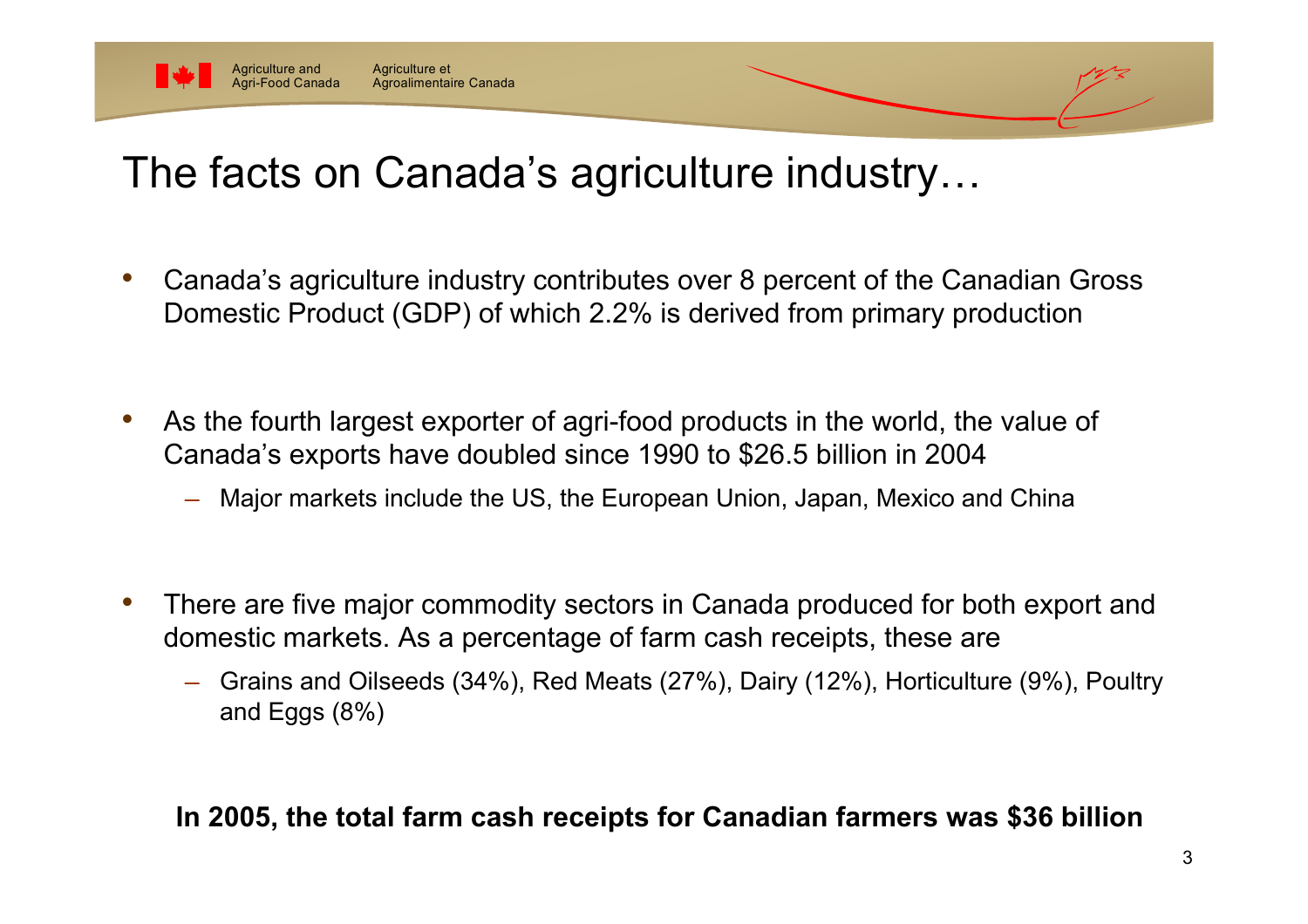

The global economy – increased competition, lower commodity prices…

- • The global economy has radically transformed the sector:
	- Technology and productivity improvements have led to sustained, long-term price declines
	- Fuelled by liberalized trade and intense competition from low-cost producing countries
- • In this environment, farmers need to focus on profitability
	- Develop the capacity to produce innovative high-value food and nonfood products that stand above the competition
- • Canada has adopted a policy vision for the 21st century
	- Policies and programs that support growth, diversification and valueadded activity and encourage risk mitigation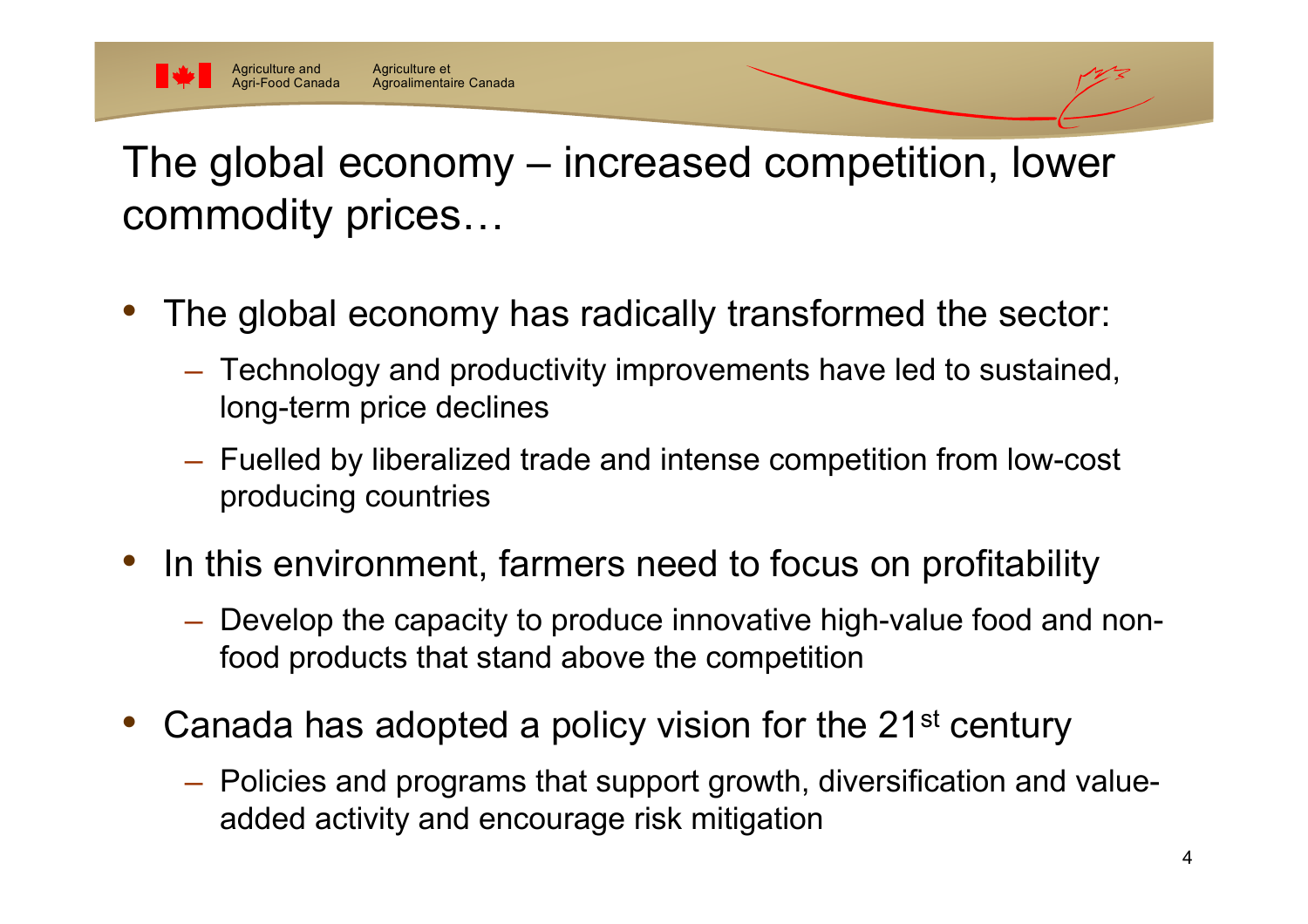

#### The Canadian approach to programming has evolved over time..

Safety Net Programs **BRM** Programs Mid-1980's Current

Commodity Focus **Whole Farm** 

Policy Transition

Price Based **Income/Margin Based Income/Margin Based** 

Provincial/Regional National Framework

Trade Distorting Trade Neutral/Decoupled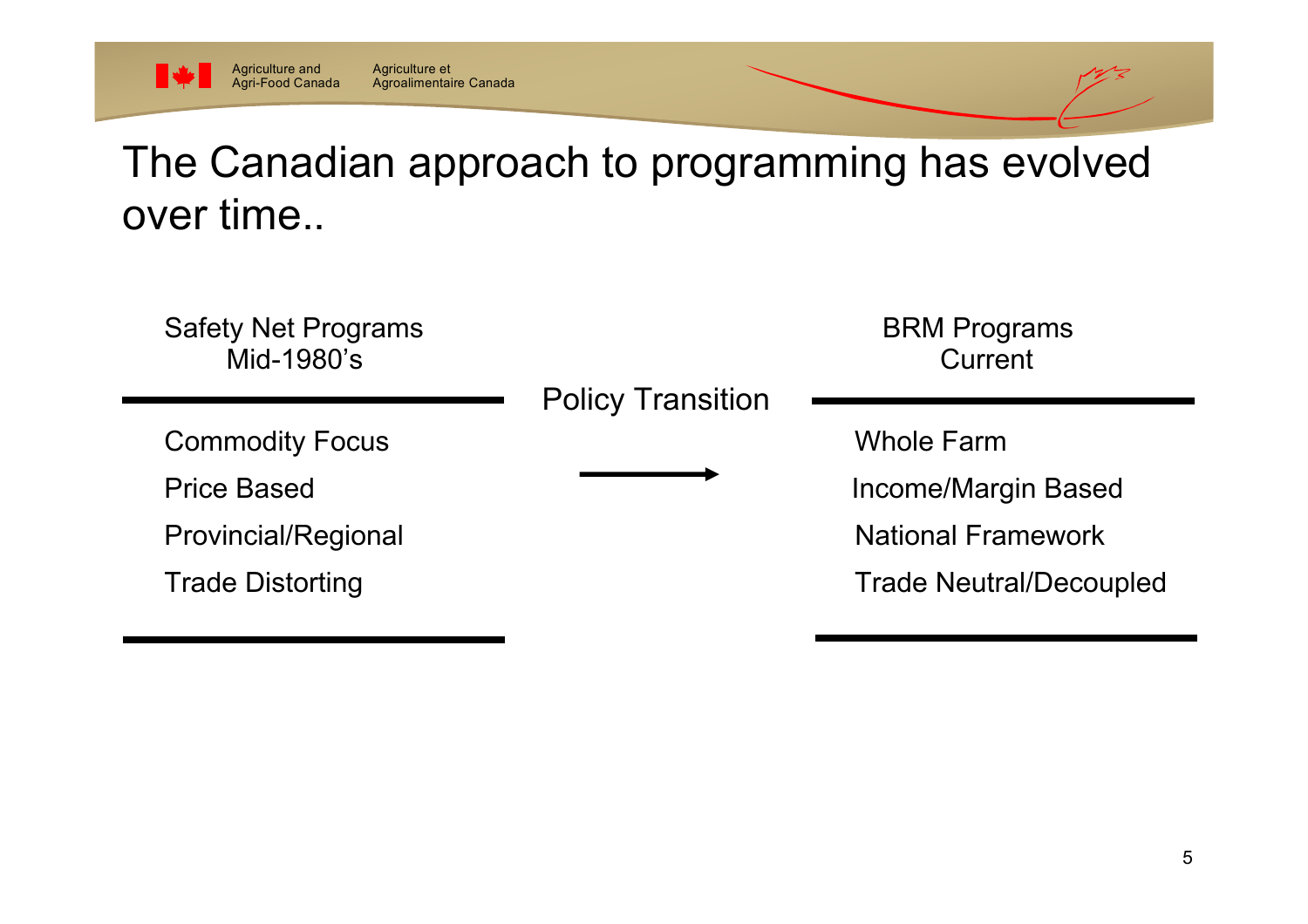

## With a number of factors driving the need for change…

- • From a policy perspective, the commodity-specific and price support programs of the past were expensive, production distorting and did not focus on producer profitability
- • Internationally, the WTO was a significant event
	- <del>────</del> Key changes were necessary to ensure programming was in compliance

- • On the domestic front, Canada faced considerable deficits during this period
	- $-$  solving it required a reduction in expenditures of which agriculture had to shar $\epsilon$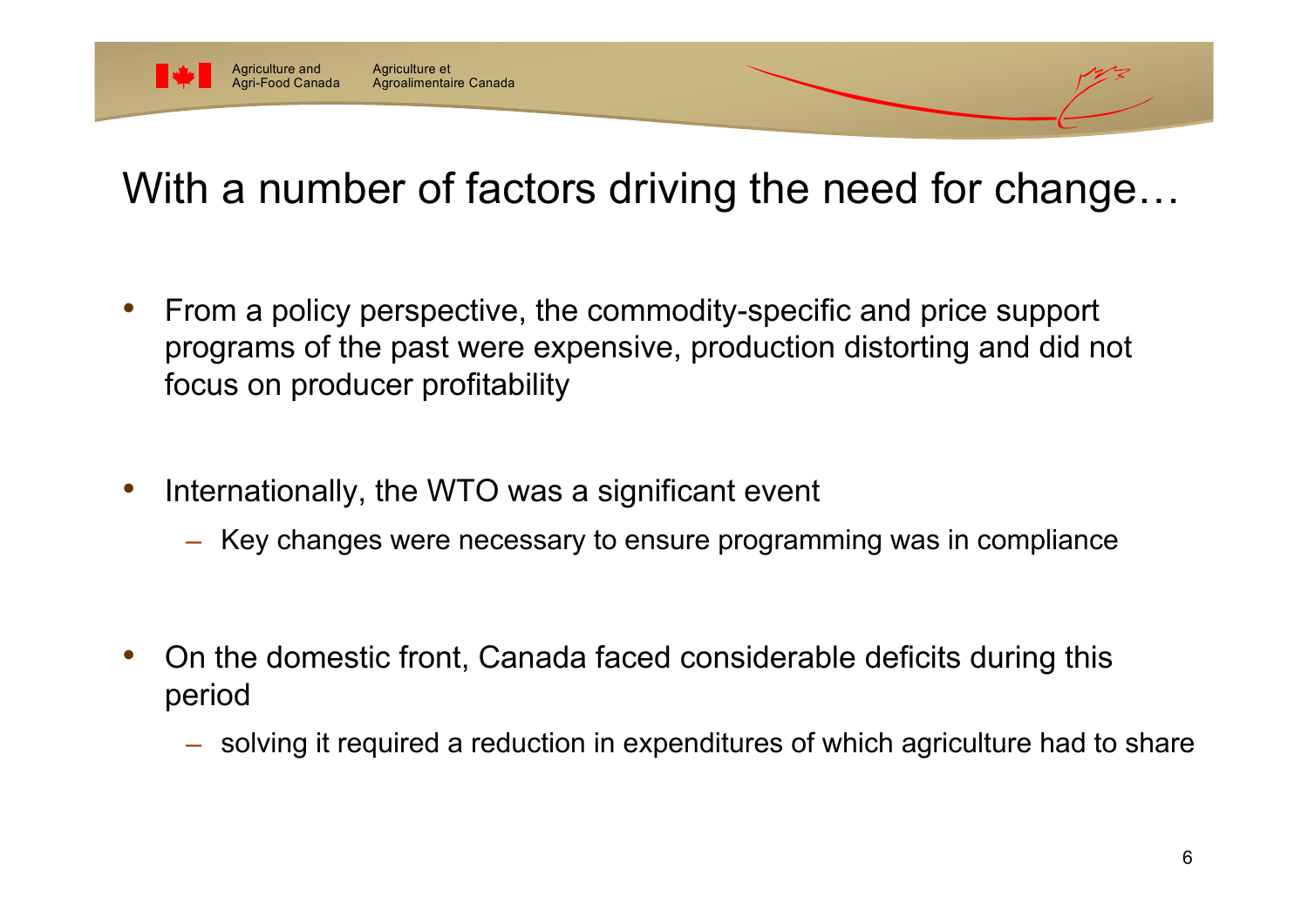

Canada shifted to BRM programming: nationally-available, decoupled whole-farm programs.

- • An approach that focuses on enhancing farm profitability through risk mitigation, adaptation and considering a farm's future potential. Under BRM there are two main programs:
	- 1. Canadian Agricultural Income Stabilization Program (CAIS)
		- • Combines stabilization and disaster assistance into a single permanent program
	- 2. Production Insurance (PI)
		- • Provides a range of new products beyond traditional Crop **Insurance**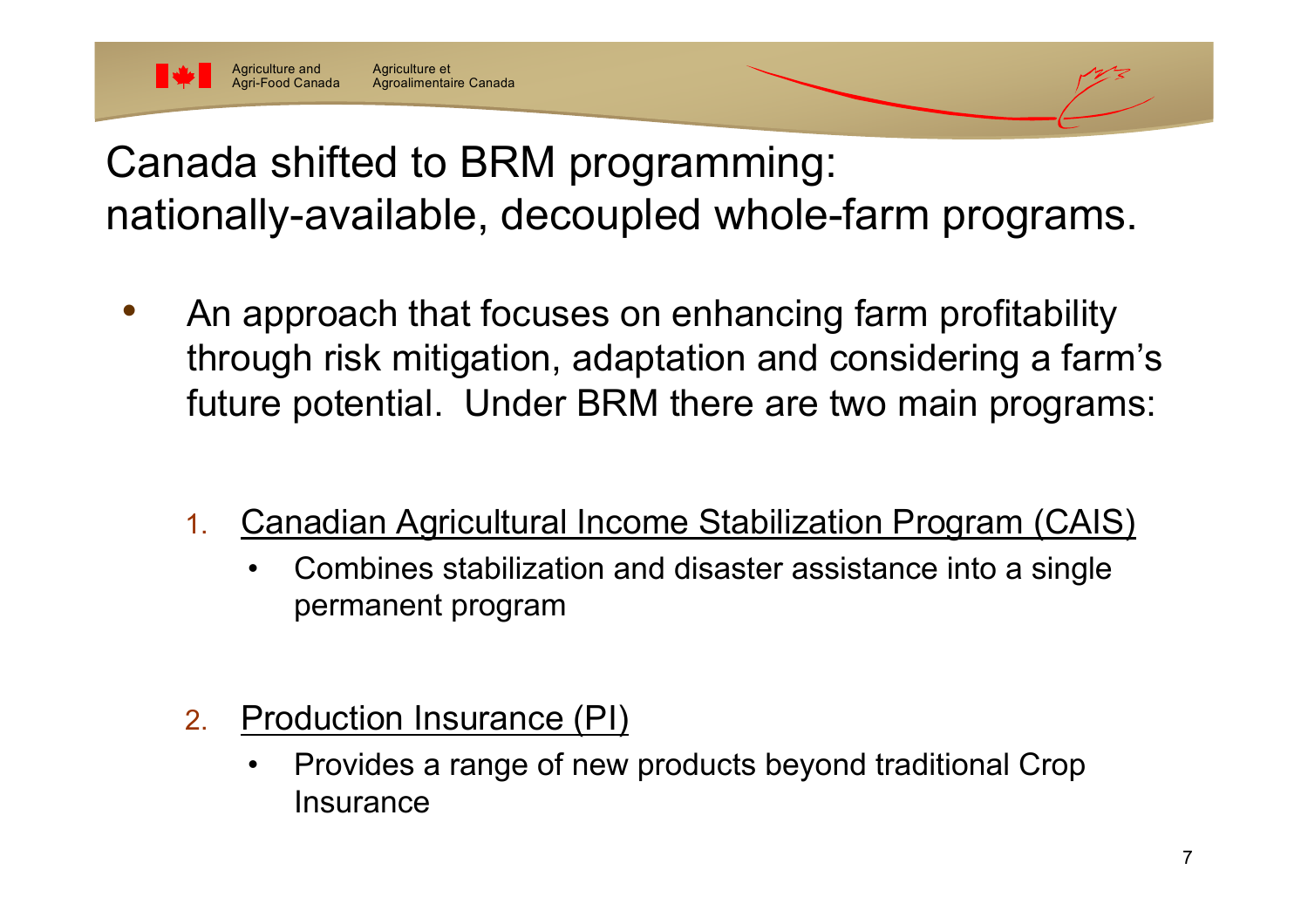

# The CAIS Program

- • Helps producers protect their farm operations from income declines beyond their control
- Provides stabilization and disaster assistance under one permanent program
- $\bullet$  Offers more broad and effective income protection for both newly established farms and those experiencing back to back disasters
- • Continues to provide assistance based on "whole farm" income, rather than commodity-specific support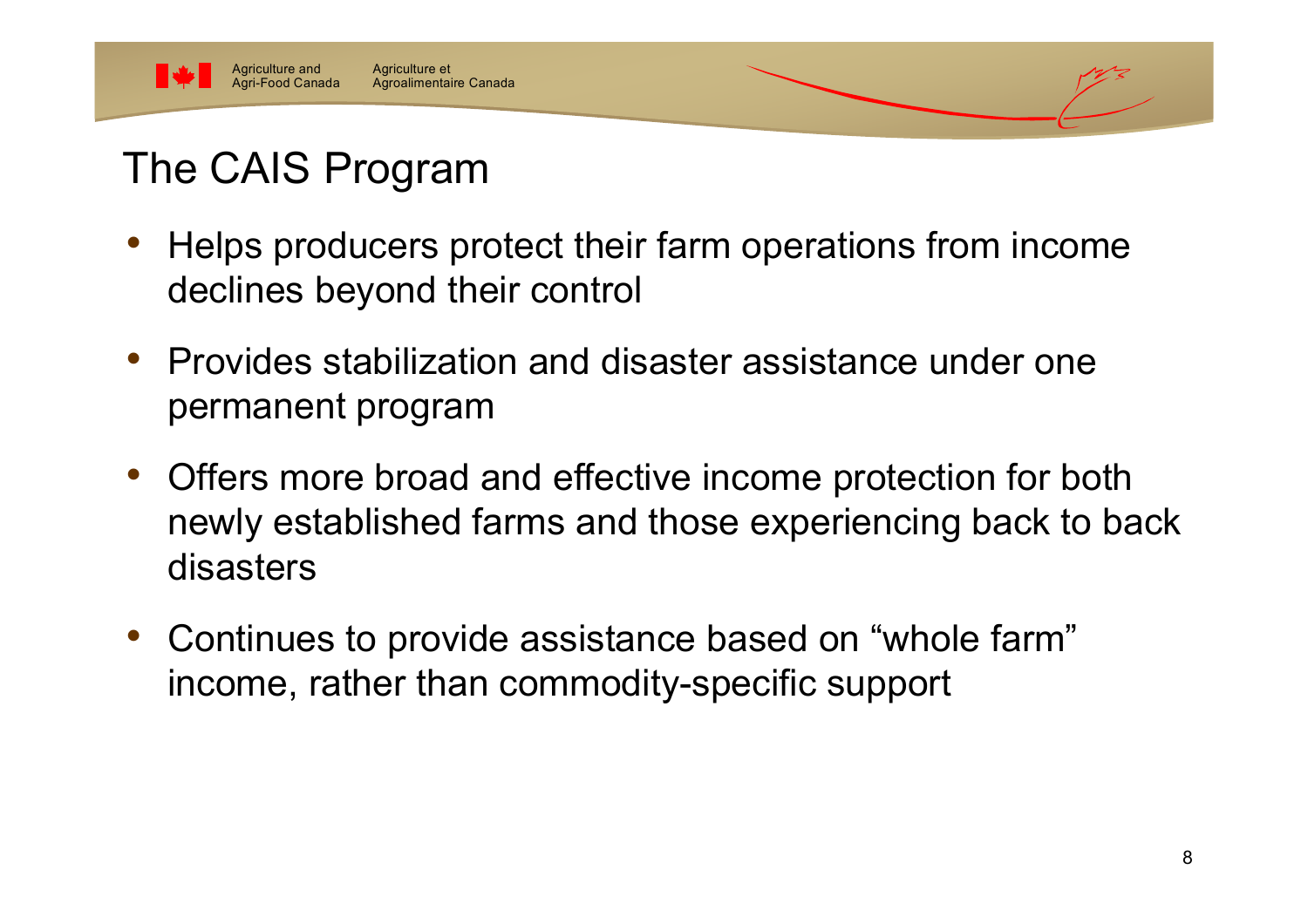

## How it works……

- • Income is defined as "production margin"
	- $-$  Production margin = allowable farm revenues minus allowable expenses in a given year

• Payments are made to producers when their production margin in the current year income falls below their historical production margin

• Reference margin = "Olympic" average of last five years' production margins i.e., the highest and lowest years are dropped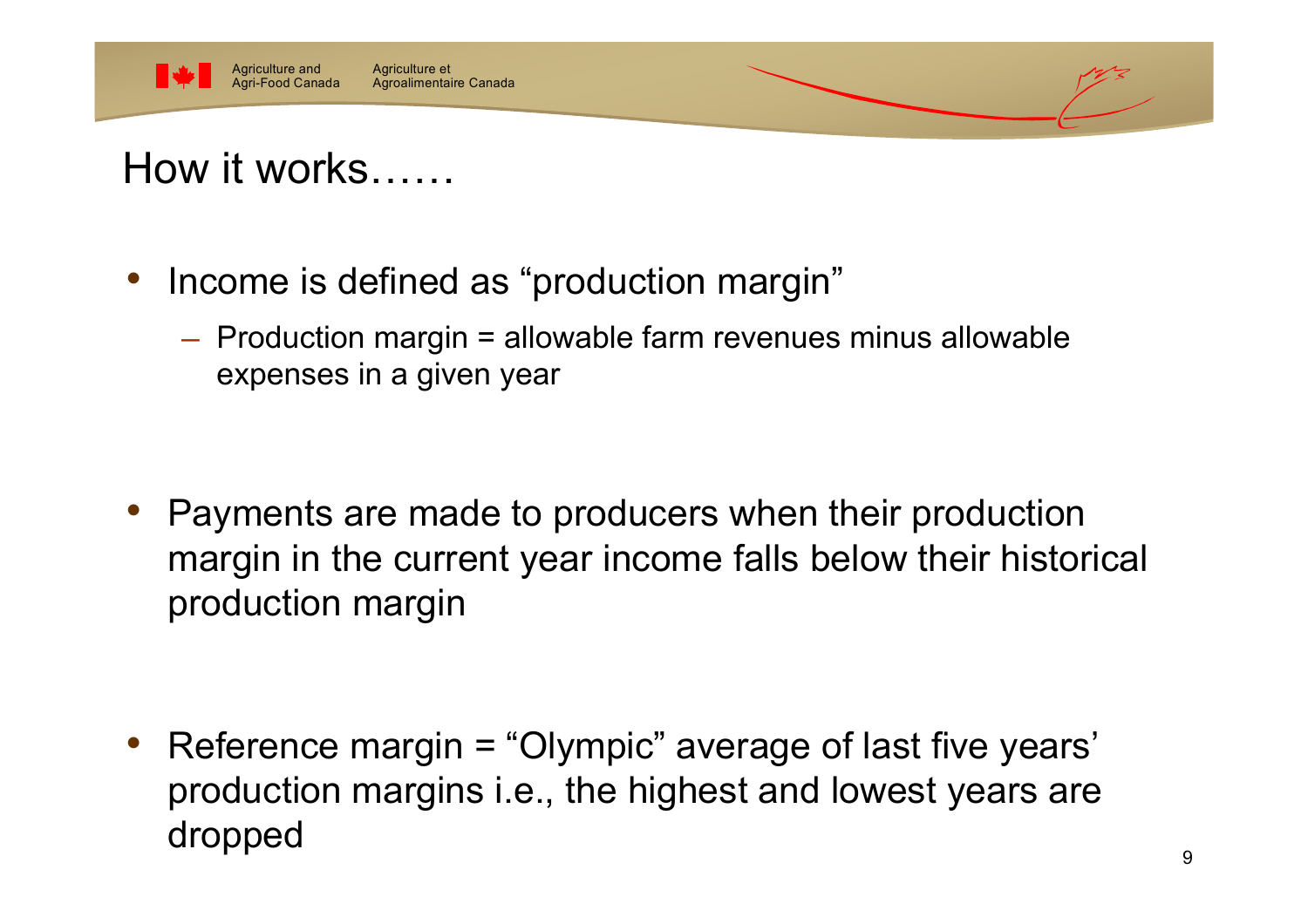

Agriculture et Agroalimentaire Canada

• Targeted to need, the amount of assistance available under the program depends on the magnitude of a producer's loss

• Under CAIS, smaller losses are shared equally between governments and producers

• For larger losses, governments cover a greater share of the producer's loss - up to four times the amount absorbed by the producer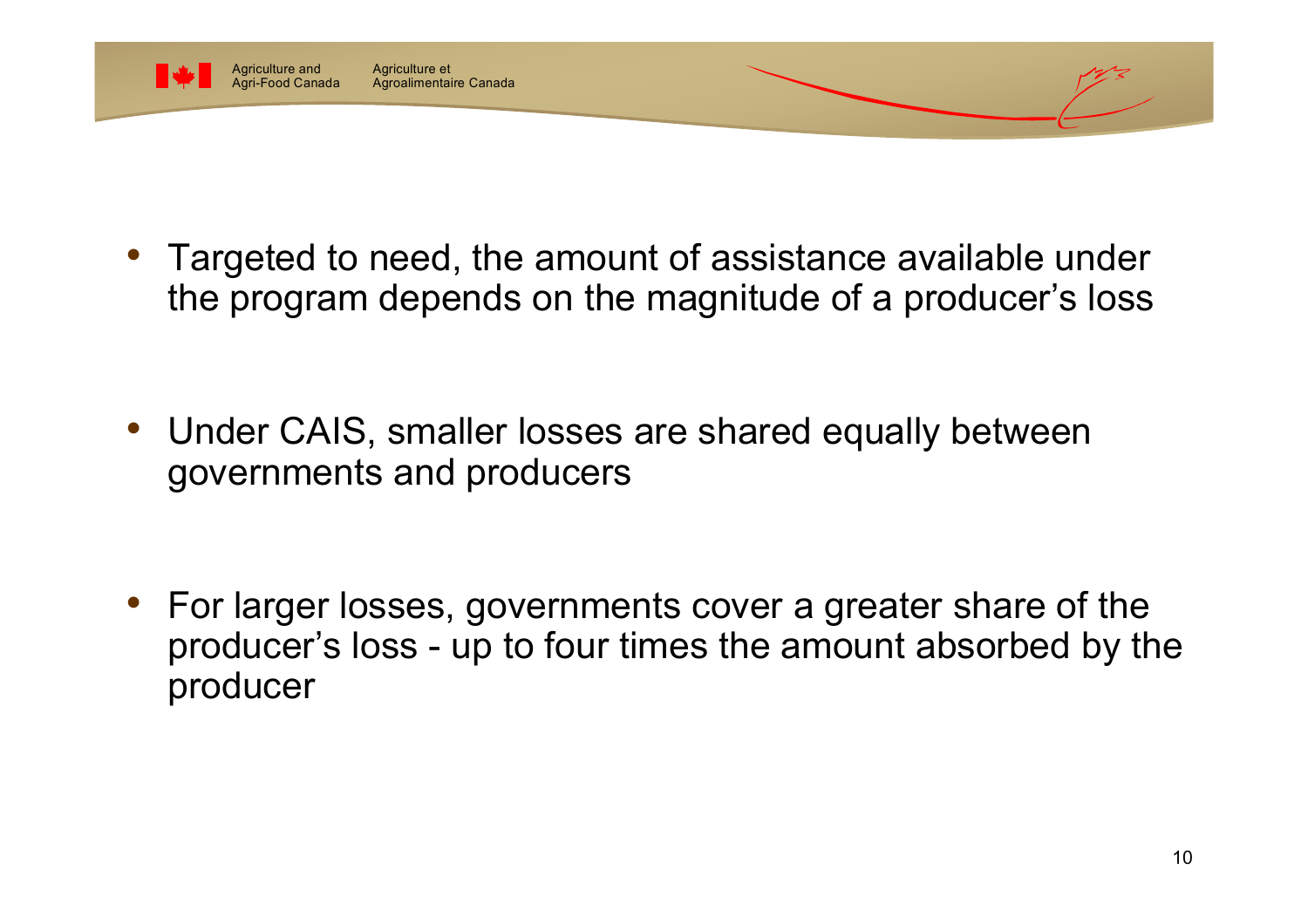

#### Producer / Government Shares

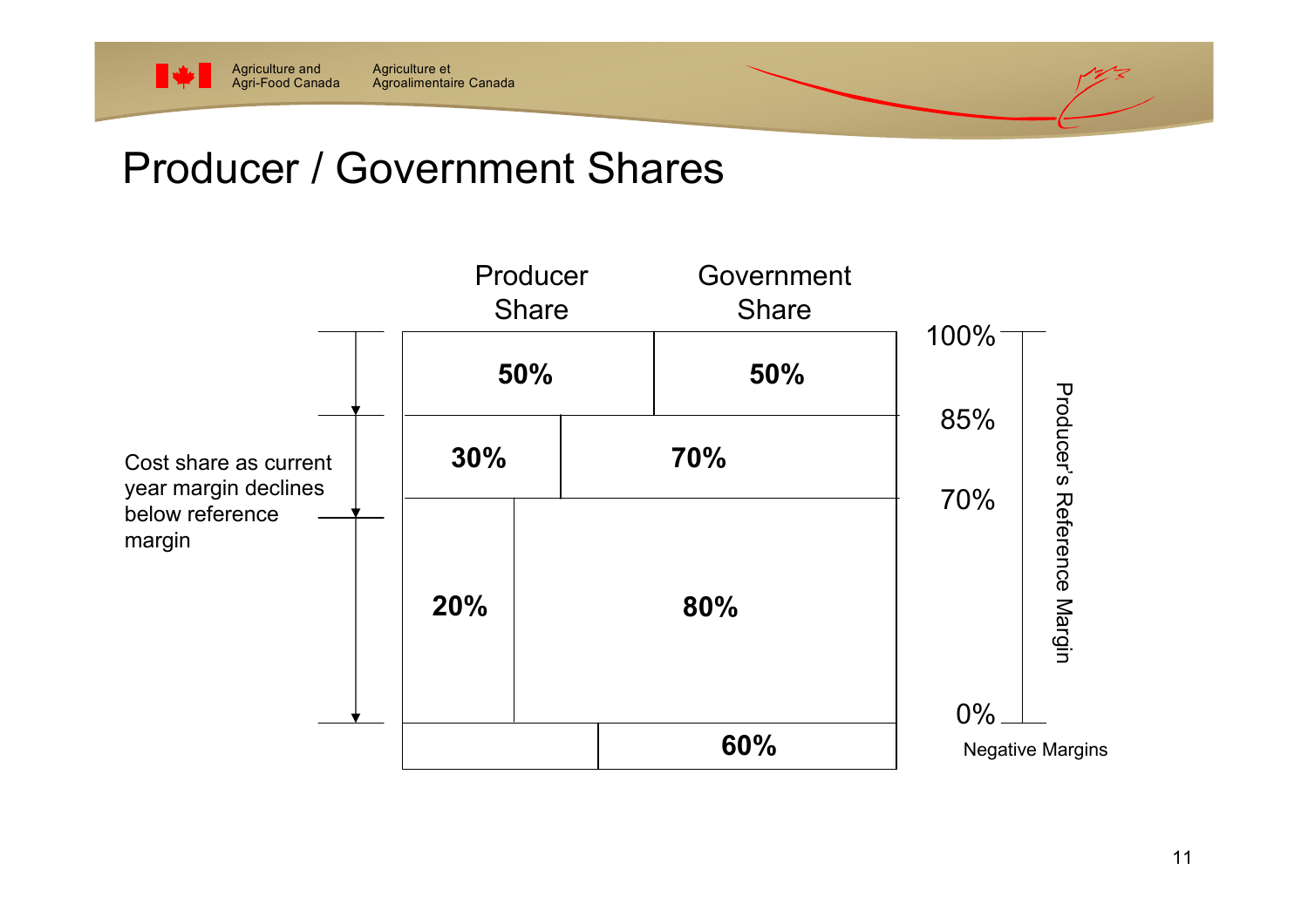



•A producer's production margins for the last five years were:

2000 - \$50,000 (lowest year)

2001 - \$90,000

2002 - \$150,000 (highest year)

2003 - \$110,000

2004 - \$100,000

- $\bullet$  Dropping the high and low years and averaging the remaining 3 years gives the producer a reference margin of \$ 100,000
- • This is, in effect, the producer's level of support going into the 2005 program (tax) year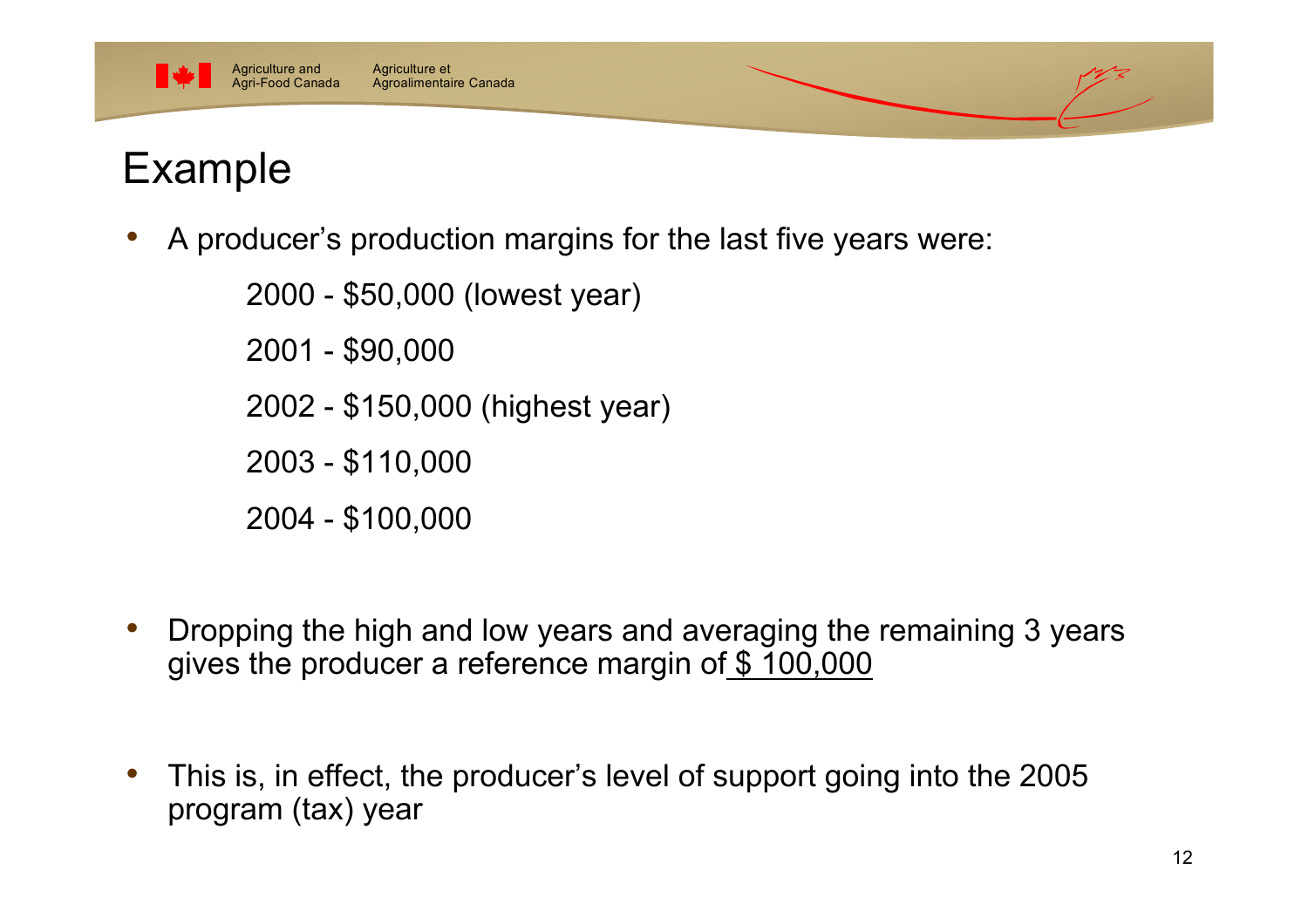

•If the producer's 2005 production margin:

declined by \$15,000, a government payment of \$7,500 (i.e., 50% of the loss) would be triggered;

declined by \$30,000, a government payment of \$18,000 (i.e., 60% of the loss) would be triggered;

declined by \$100,000, a government payment of \$70,000 (i.e., 70% of the loss) would be triggered;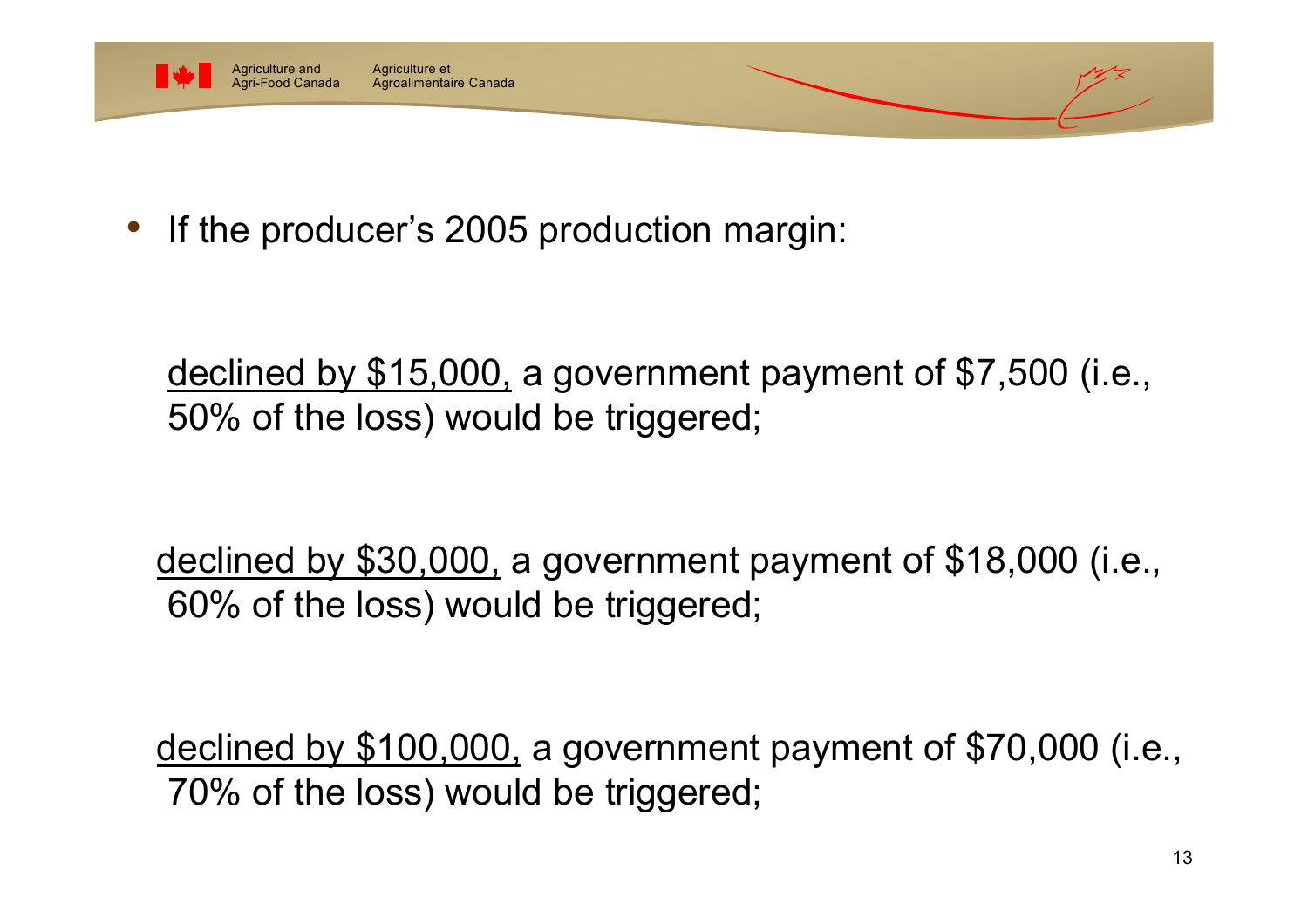

#### Agriculture et Agroalimentaire Canada

# Annual CAIS Participation Process

- 1. Producer receives an Options Notice in January
	- Outlines each producer's reference margin allowing them to indicate a level of protection
- 2.Select a protection level and pay a corresponding fee by April 30<sup>th</sup>
- 3. Report farming income for tax purposes and complete CAIS forms by June  $30<sup>th</sup>$  of the following year
- 4. Receive a Calculation of Program Benefits and, if applicable, a payment once the application is processed
	- L. An interim payment option is available to producers in the fall to allow for more timely access to CAIS benefits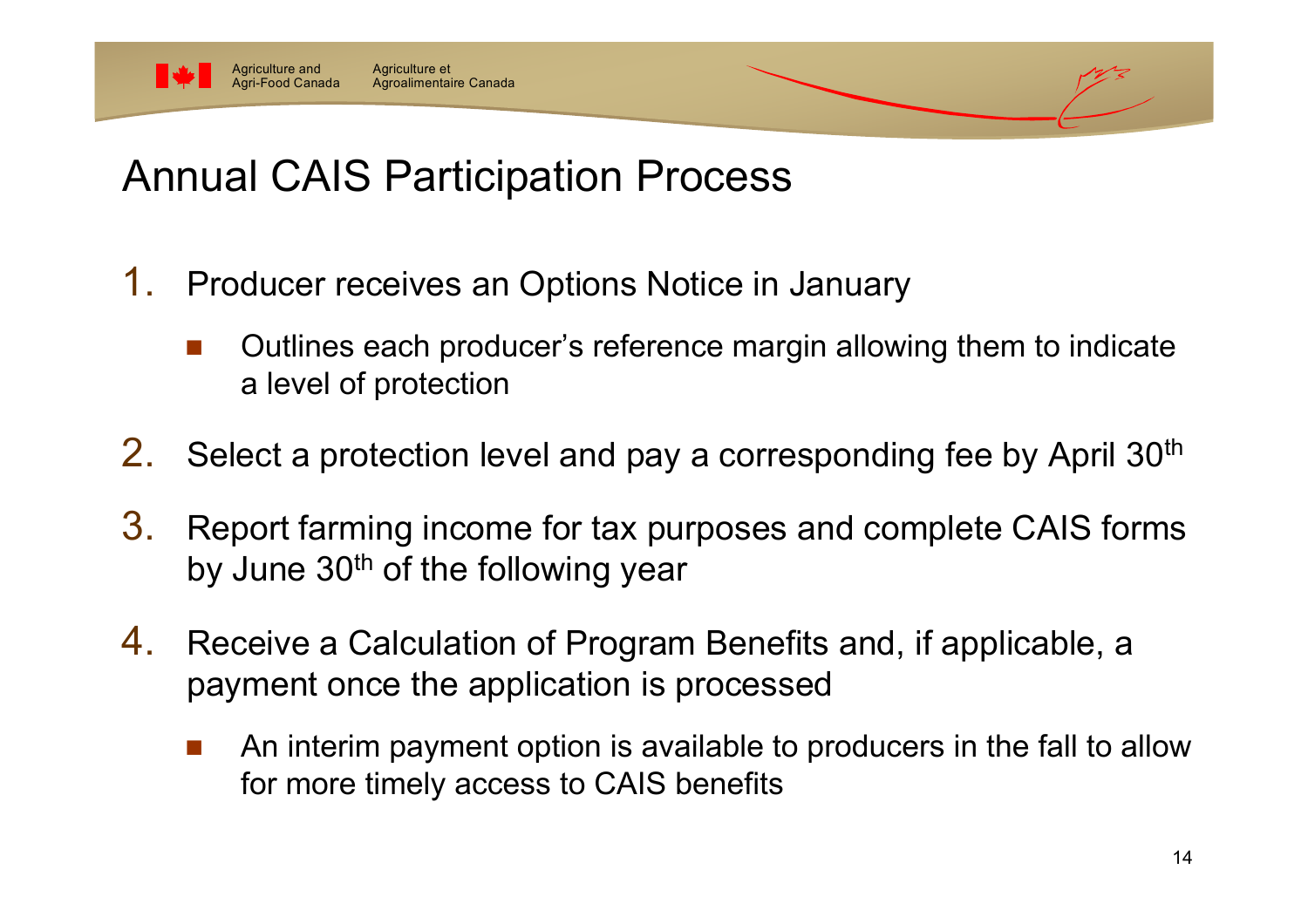

# CAIS Payments

• Faced with historic declines in farm income over the past few years, the demand-driven design of CAIS has enabled a considerable response from governments

•CAIS Payments as of October 23, 2006

|                      | 2003            | 2004            | 2005          |
|----------------------|-----------------|-----------------|---------------|
| <b>CAIS Payments</b> | \$1.529 billion | \$1.389 billion | \$596 million |
| Number of Producers  | 74,755          | 66,532          | 26,200        |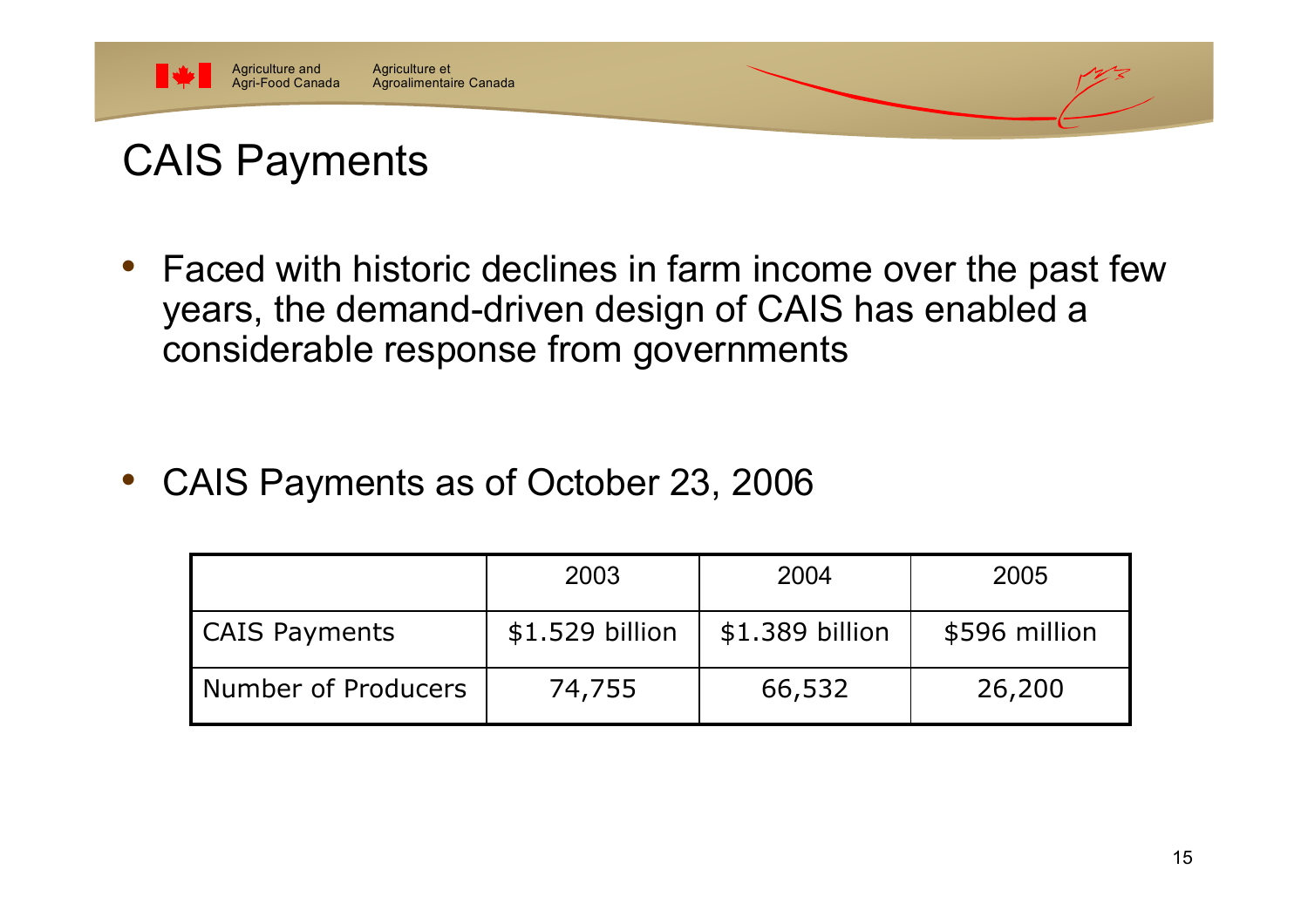

# Production Insurance

- Has been available for 40 years, operating in all provinces for 25 years
- Voluntary enrollment for producers
- Production Insurance stabilizes a producer's income my minimizing the economic impacts of production losses caused by adverse weather and other insured perils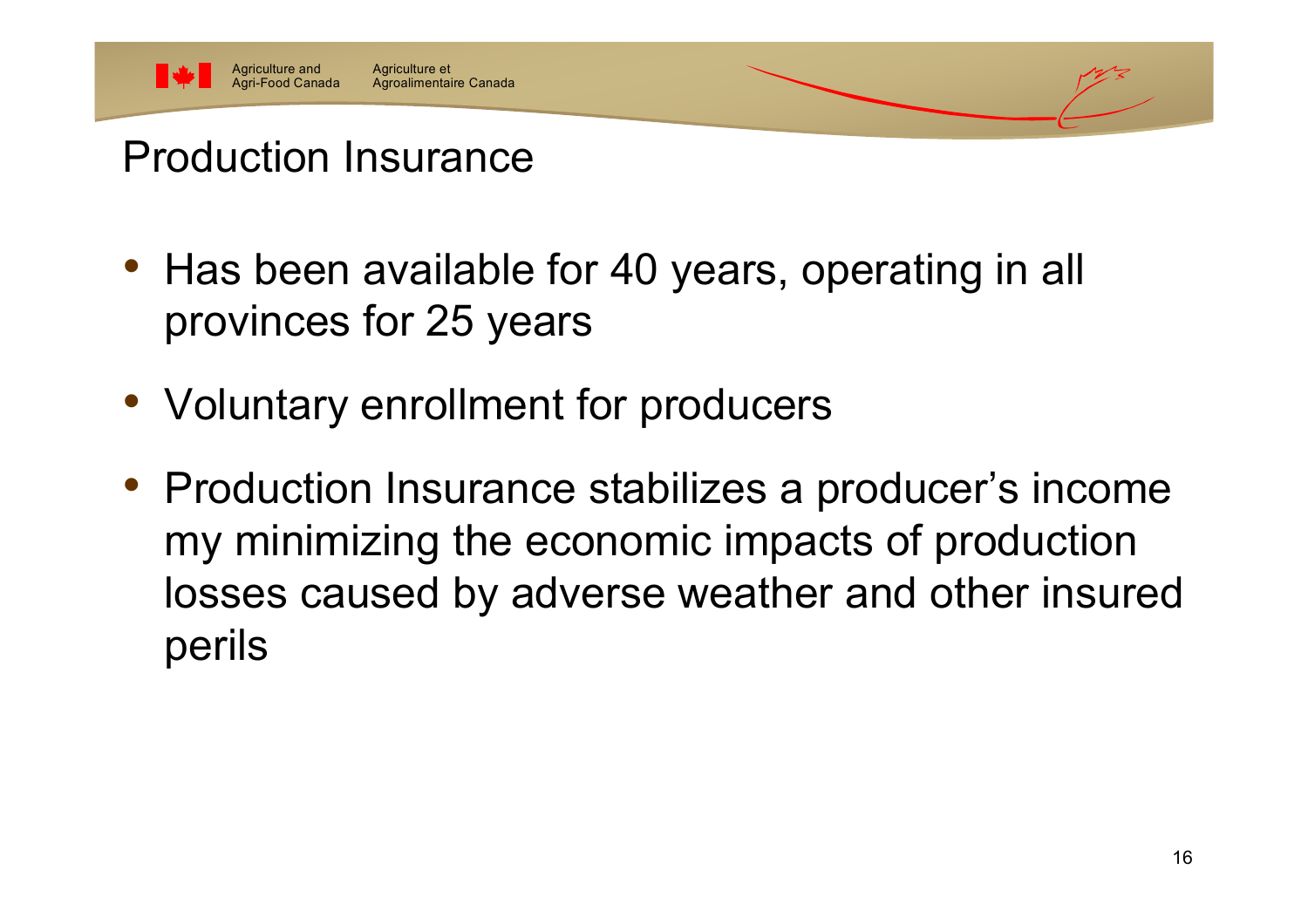

# General Overview

- • The program is cost-shared by producers and the federal and provincial governments
- Provincial governments responsible for program design and delivery
- $\bullet\,$  The Federal government contributes a portion of total premiums and administrative costs
	- The federal government also provides a reinsurance arrangement to provincial agencies (5 of which participate in the arrangement)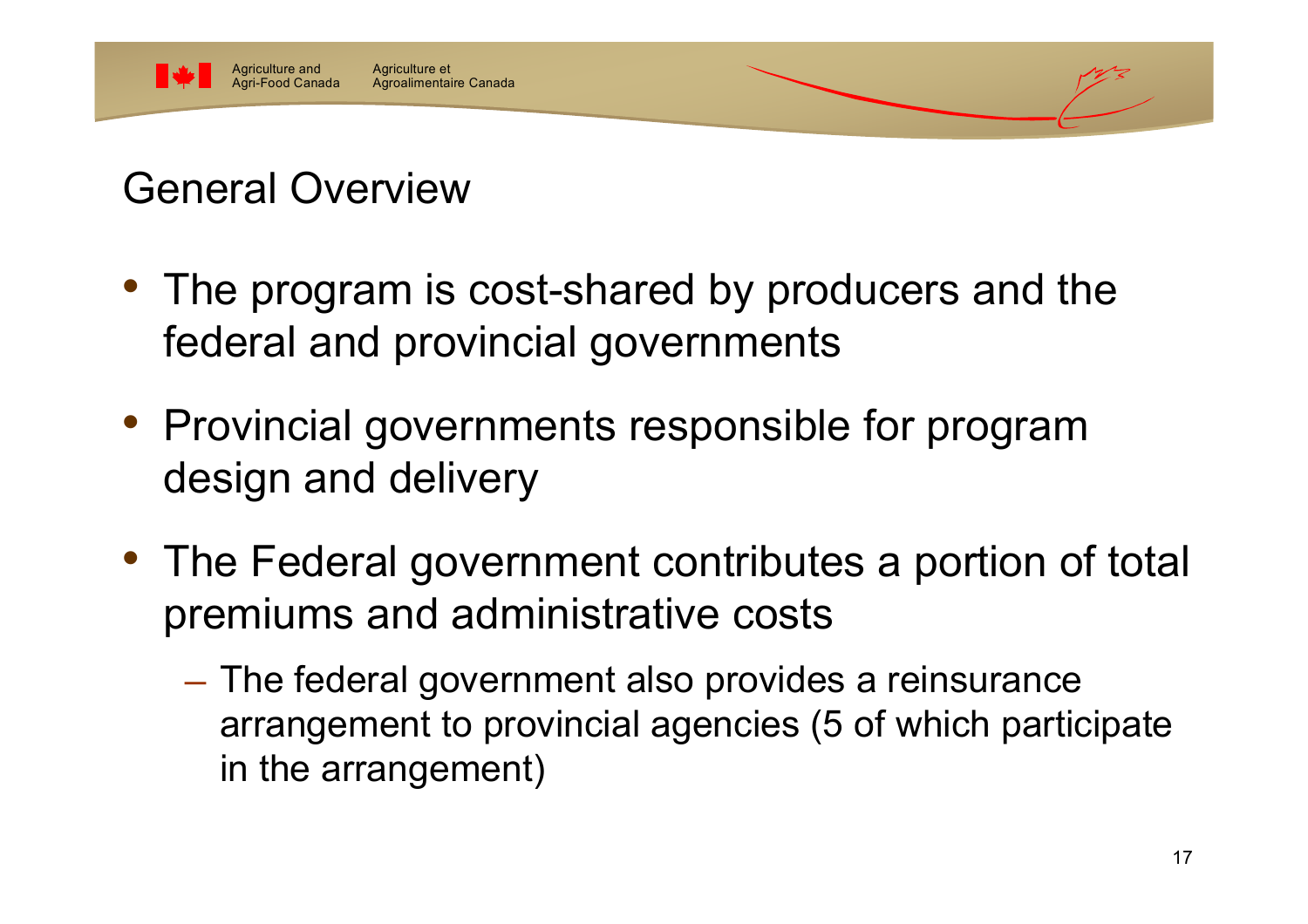

# General Overview

- 10 Provincial Programs in Canada.
- Covers most commercially-produced crops in all provinces (90% of the value of all crops grown in Canada are insurable).
- 65% to 70% of crop acres grown are insured.
- 50% to 55% of Canadian farmers are insured.
- Average coverage level insured across Canada 74%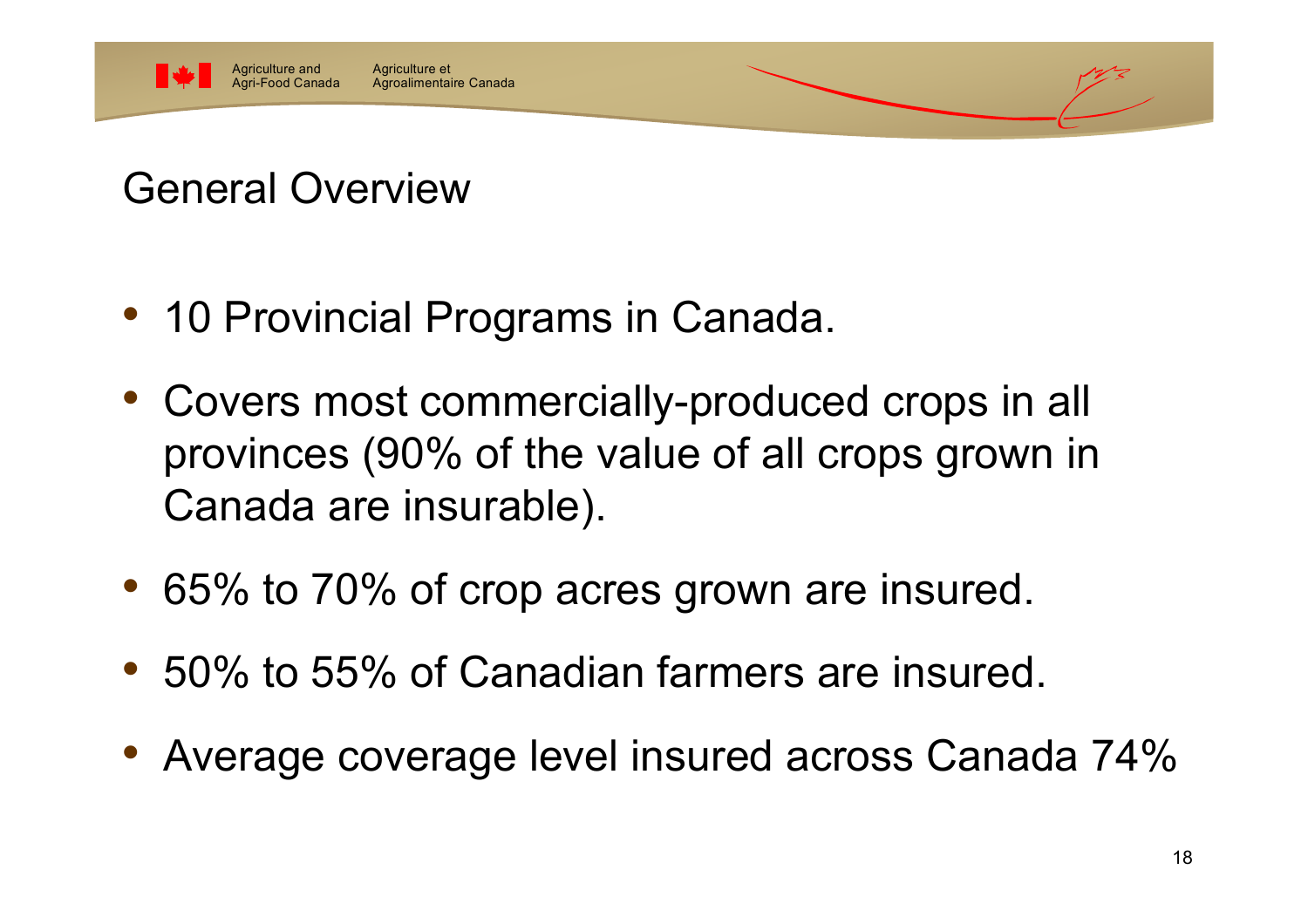

# Production Covered

- • Currently, insurance plans exist for grains, oilseeds, forage and horticulture
	- $-$  Fresh horticulture and forage are under-represented in some province:
- • Livestock is virtually uninsured at present
	- $-$  Plans are being investigated based on livestock mortality
- • Additional benefits are available and paid separately:
	- $-$  Hail spot loss
	- $-$  Perennial plant coverage/tree loss
	- Reseeding
	- Unseeded acreage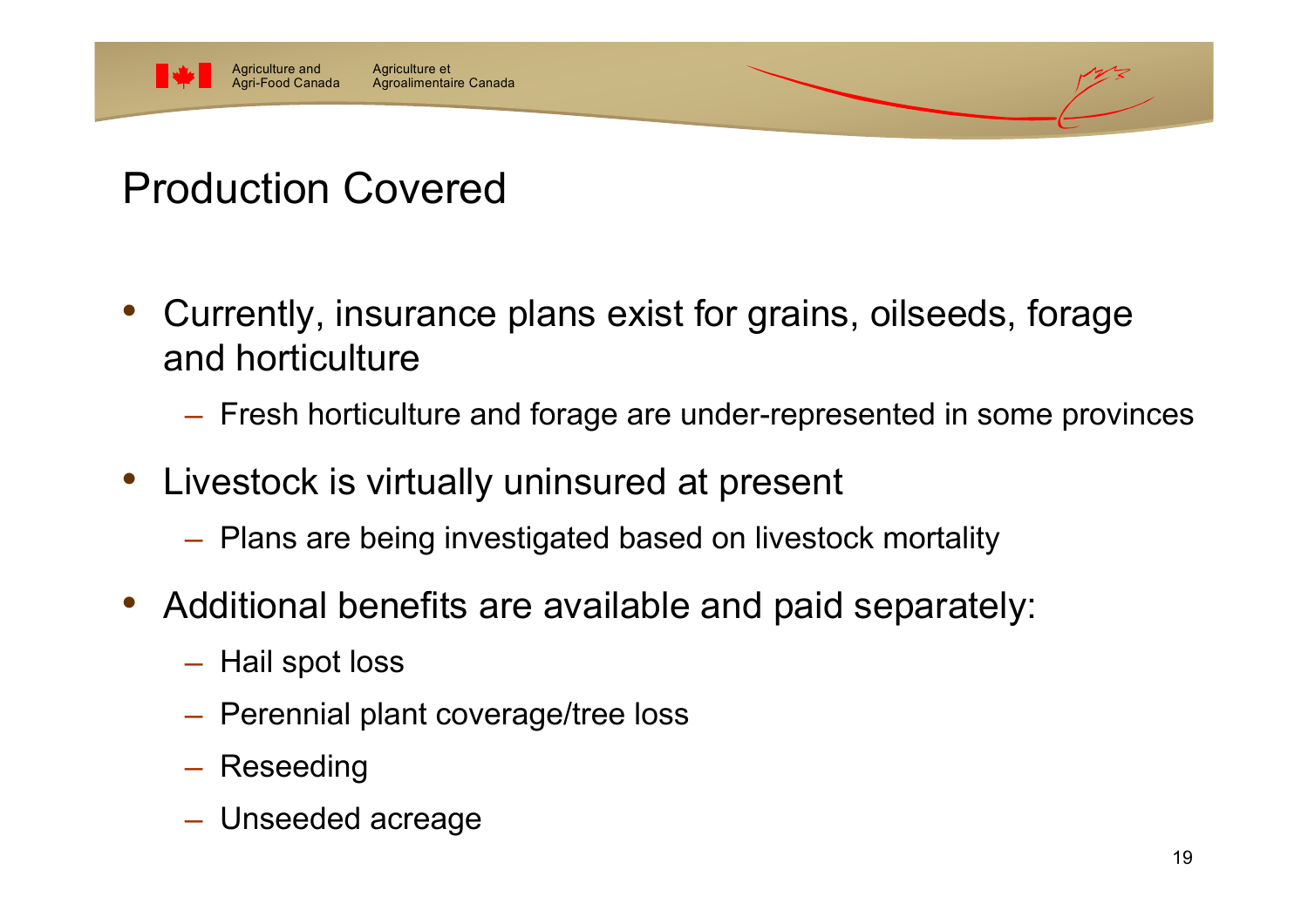

# Protection Offered

- • Includes:
	- $-$  commodity specific and basket of crops losses
	- $-$  asset loss (livestock and perennial plants) replacements costs or business interruption losses
	- $-$  compensation at market or replacement values  $\overline{\phantom{a}}$
	- $-$  quality losses
	- wildlife compensation
- • No protection provided for:
	- Market failures or price declines
	- ─ Perils not identified in contracts
	- Financial, intermediary human resource and management risks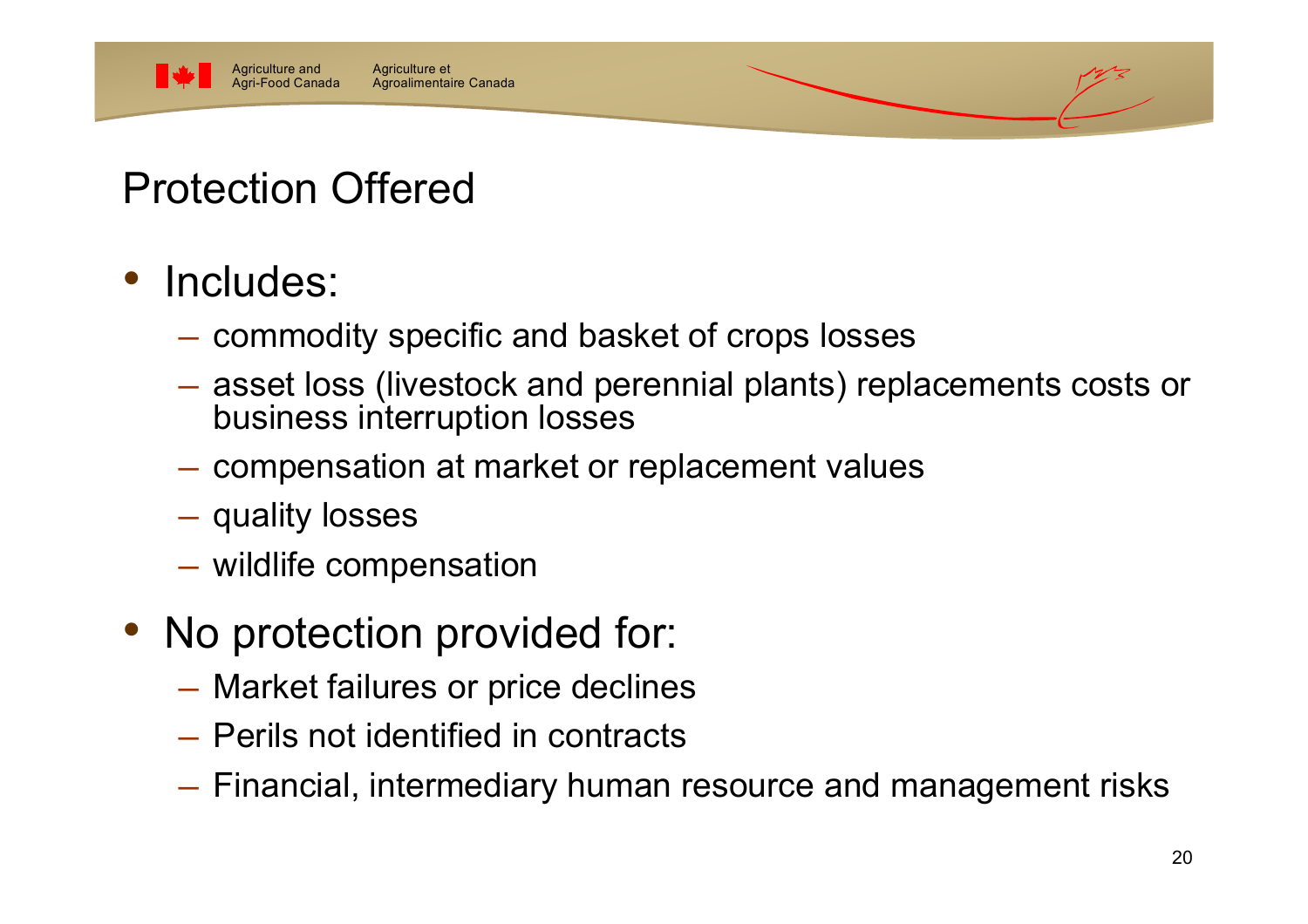

## Insurance Plan Types

- Multi and Single Peril
- Whole Farm or Basket of Crops Coverage
- Proxy Crop Coverage
- Satellite Imagery
- Weather Derivatives: Rainfall
- Acreage Loss
- Quality Coverage
- Tree and Plants Coverage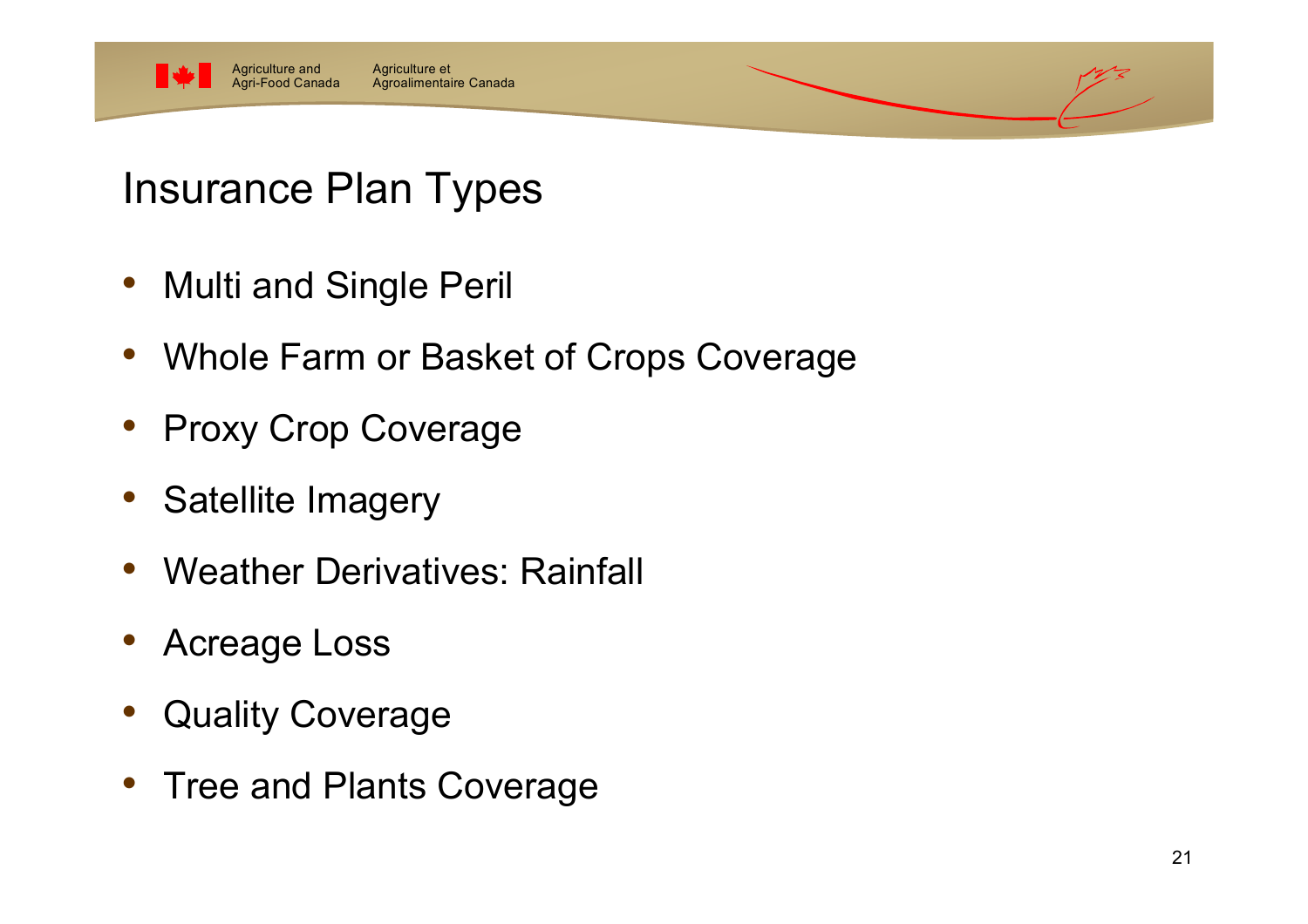

How Production Insurance works…

- • Under PI, premium payments from producers and governments are pooled together into one fund which is used to pay claims
	- Allows risk for a small number of producers to be spread over all the producers in the program; keeping costs stable and affordable
- • Production Insurance is available to all Canadian farmers, landlords and sharecroppers who produce an insurable commodity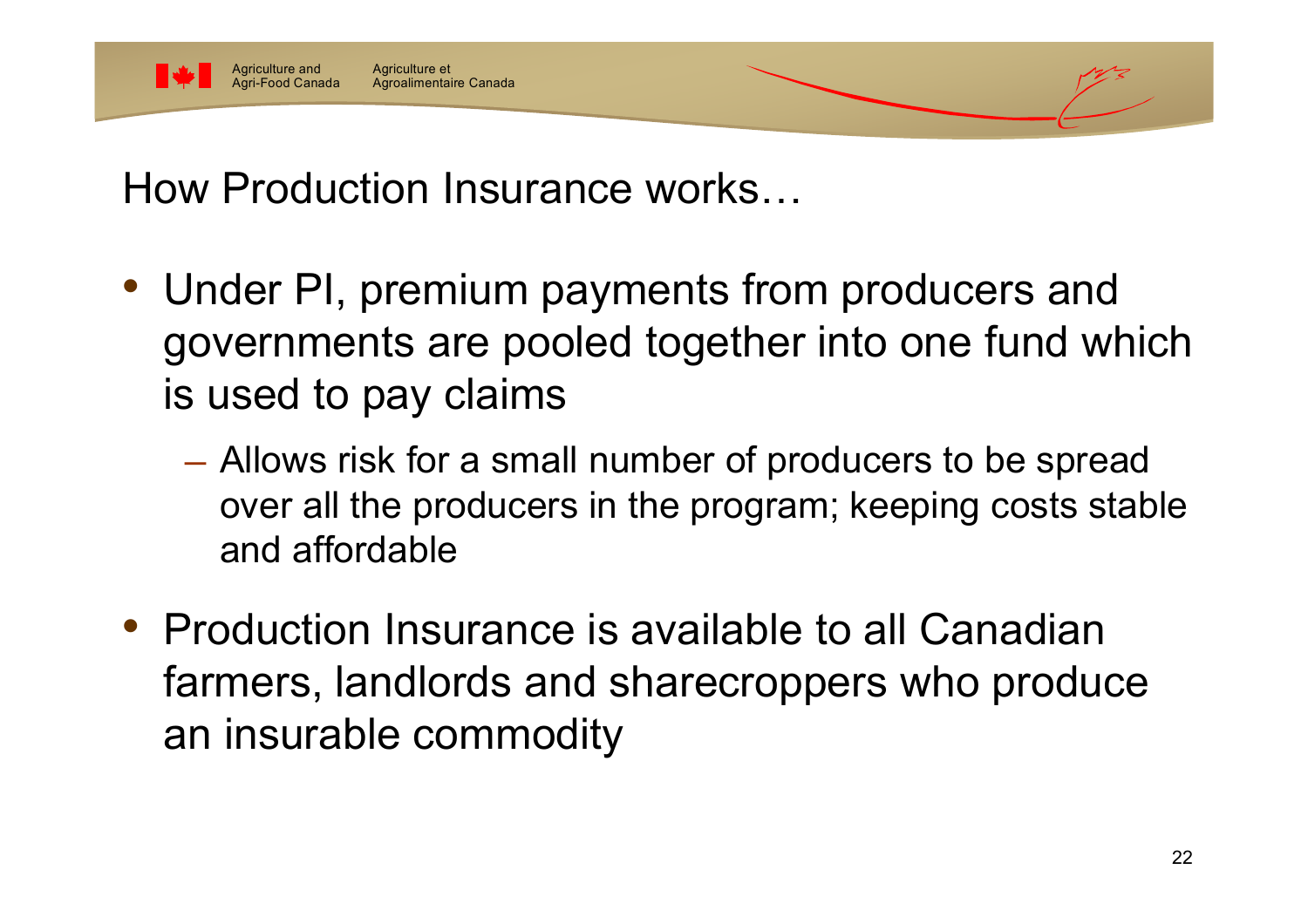

How Production Insurance works…

• Producer selects crops and must insure <u>all</u> acres

- • Guaranteed a certain level of production
	- —<br>अन्तर्भवस्थानम् । Based on farmer's or area's projected yield per acre, or
	- A provincial or regional production value when yields are not used as the basis of insurance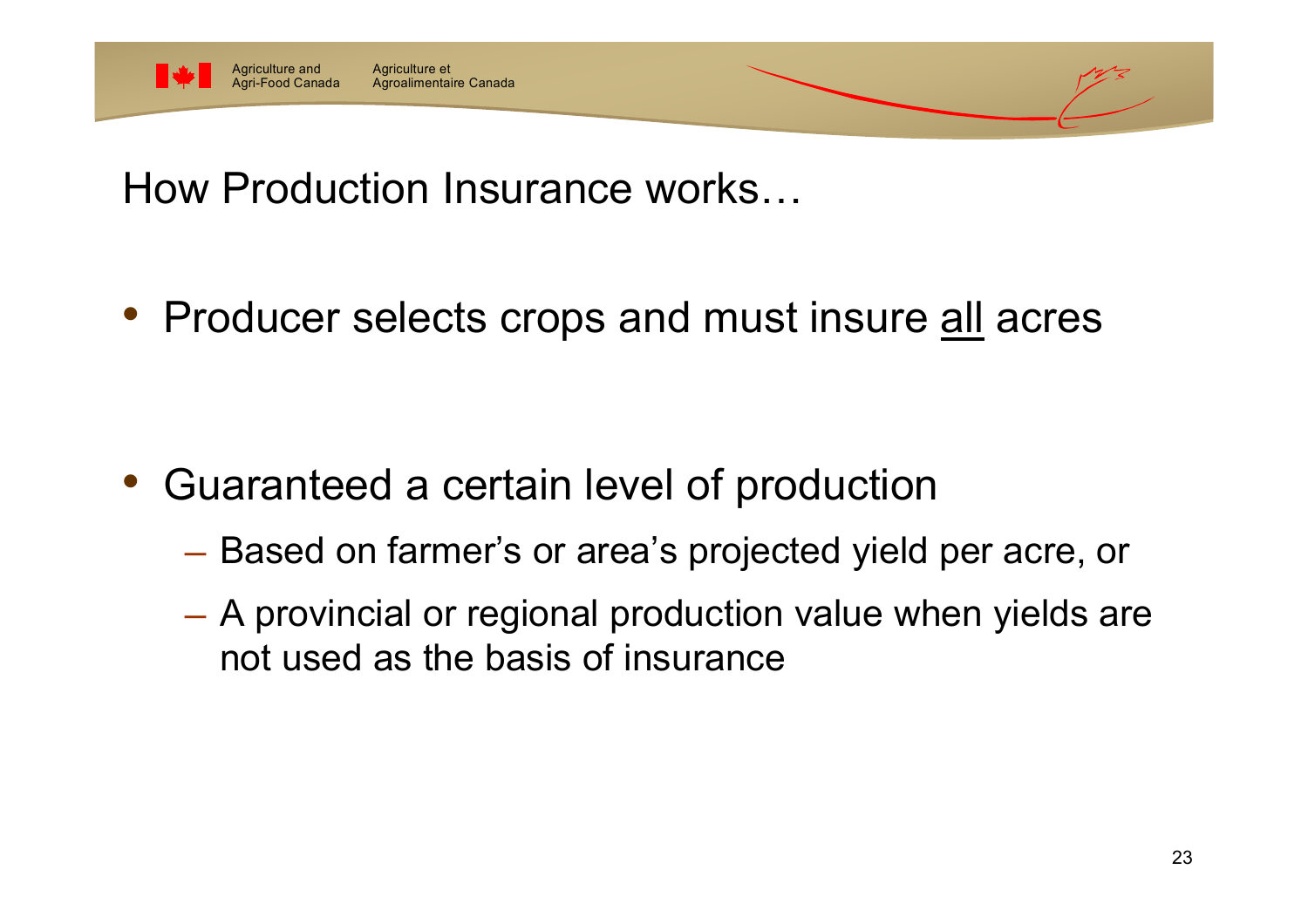

How Production Insurance works…

- • Projected yield determined by moving average (5-15 years), may include adjustments for trend and buffering extreme (high/low) yields.
- •Farmer's premium based on crop/area/individual risk.
- • Farmer selects coverage level - usually 70 - 80% of farmer's projected yield. (50%, 60%, 70%, 80%, 85% and 90% also available)
- • For non-yield based programs (i.e., livestock), the farmer insures all production and assumes the first losses based on long term average loss levels for the commodity.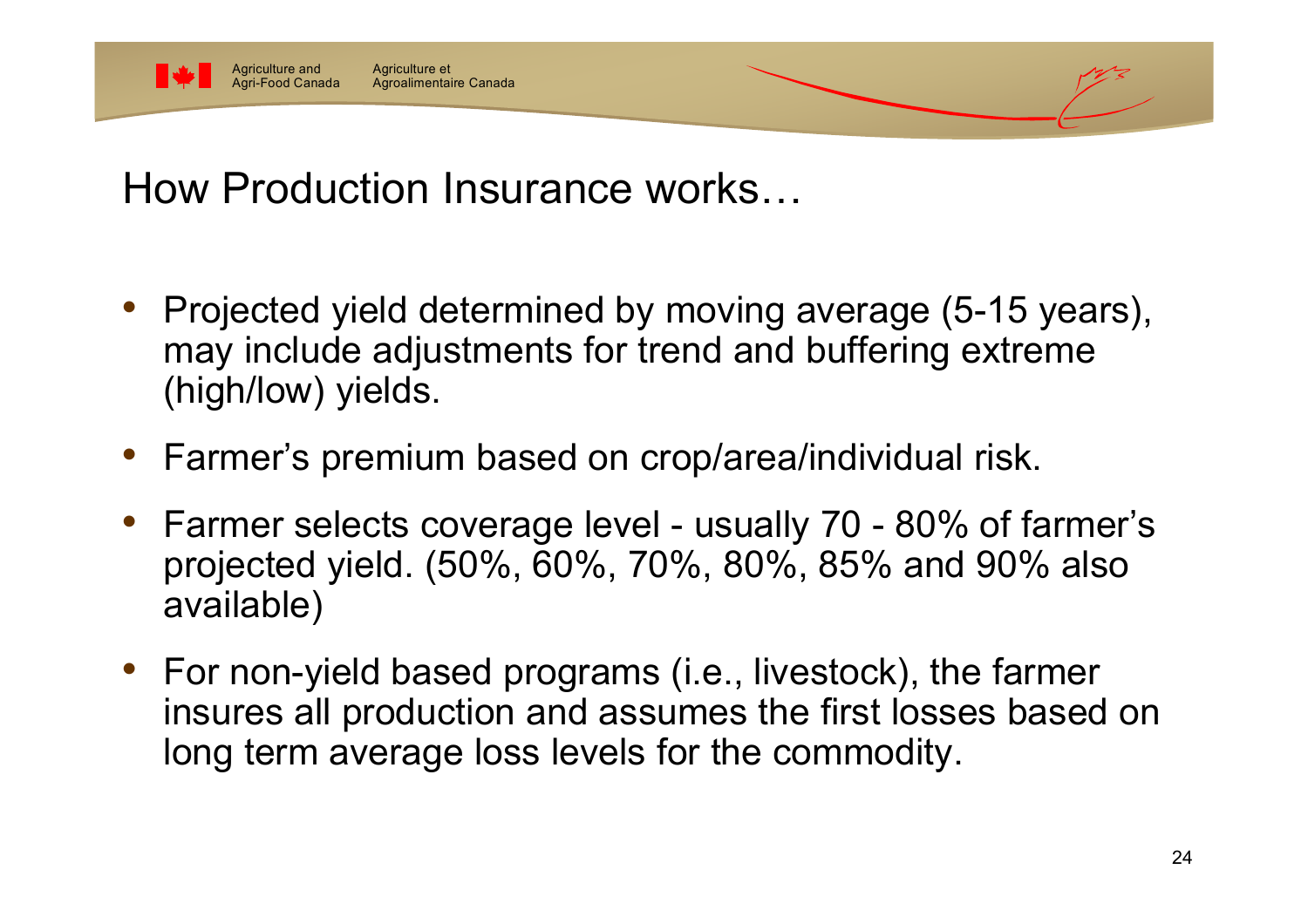

#### Payment Calculation – Yield Based

- • Production Guarantee =Projected Yield x Coverage Level x Insured Acres
- • Production Shortfall =Actual Production – Production Guarantee
- •Payment Amount =

Production Shortfall x Insured Price

• Insured Price – based on a projected or averaged market price for crops, costs of production or replacement values.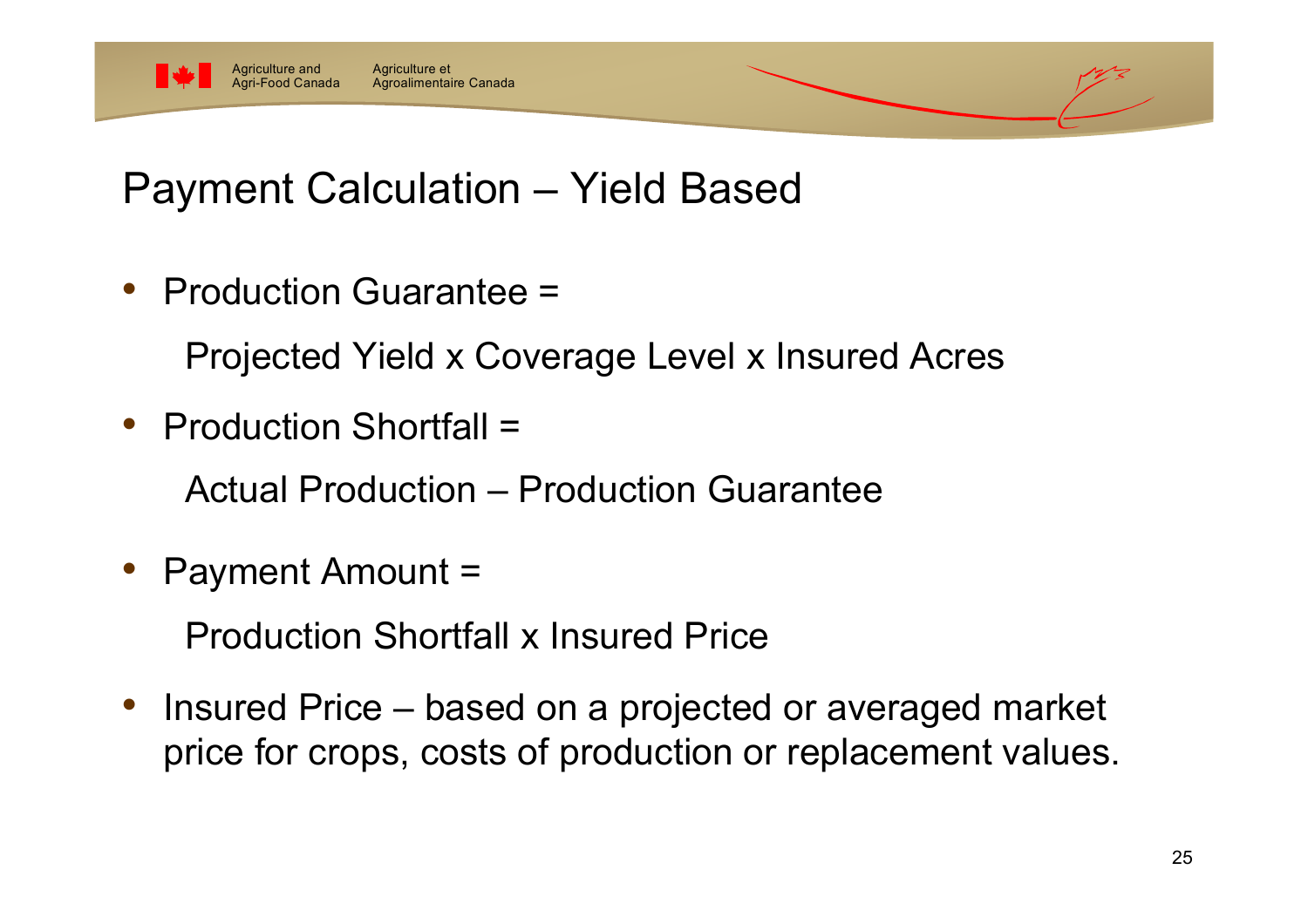

### Payment Calculation – Non Yield-based

•Production Guarantee =

Production Value X Insured Units x Coverage Level

- • Coverage level = (1- Deductible)
	- where the deductible equals the long term average loss level for the commodity
- •Actual Production Value =

Production Value x Units Produced

•Payment amount =

Production Guarantee – Actual Production Value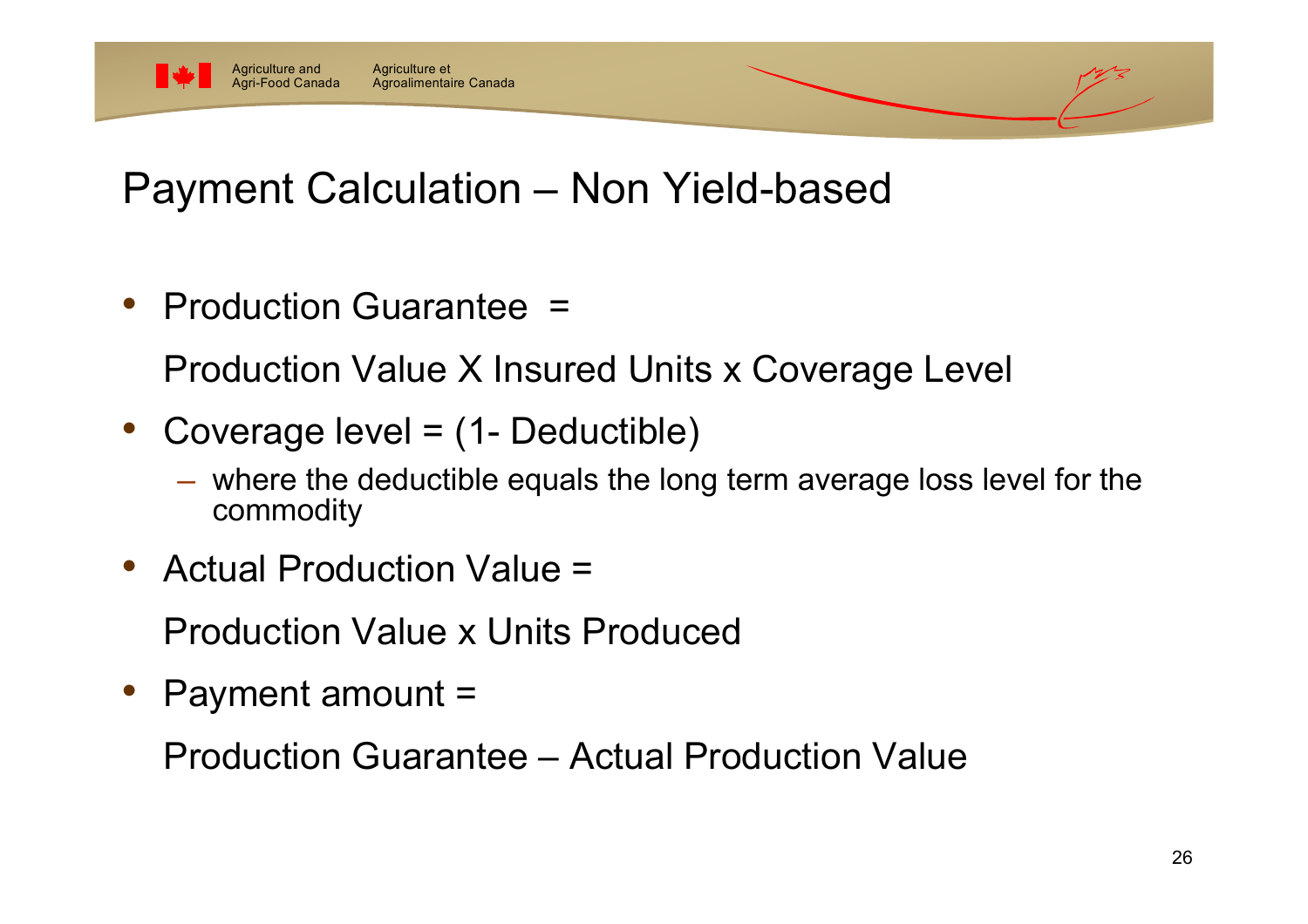

#### Agroalimentaire Canada

#### Production Insurance by the numbers…

|                            | 2003            | 2004            | 2005            |
|----------------------------|-----------------|-----------------|-----------------|
| <b>Participating Farms</b> | 113,689         | 100,932         | 100,540         |
| <b>Acres Insured</b>       | 71,473,340      | 59,391,816      | 64,873,549      |
| <b>Value of Contracts</b>  | \$8.659 billion | \$7.235 billion | \$6.757 billion |
| Indemnities                | \$737 million   | \$852 million   | \$577 million   |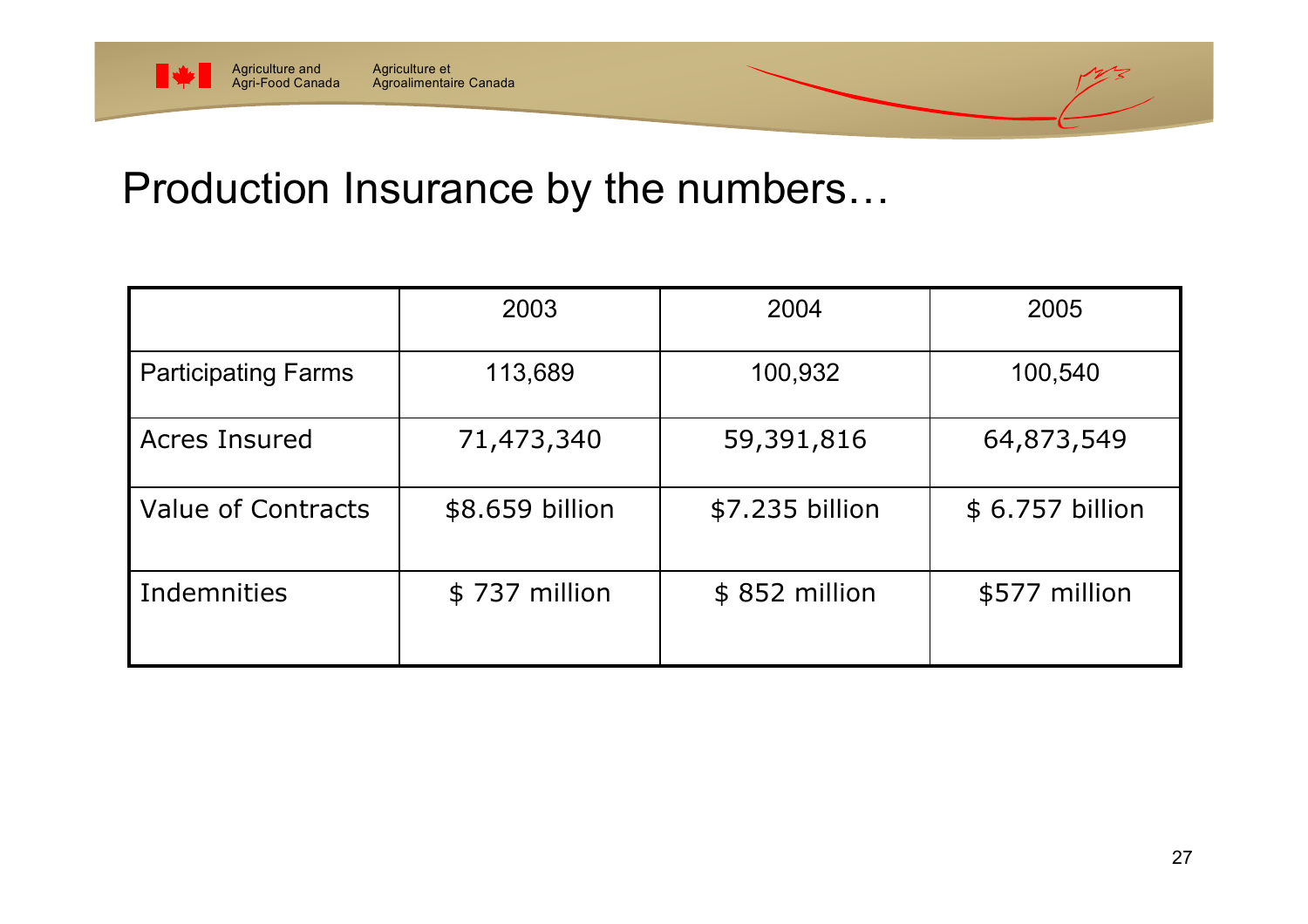

# The CAIS and PI connection…

- • CAIS and PI address different risks faced by Canadian producers
	- $-$  By participating in both programs, producers can take full advantage o protection available of risk management programs
	- As PI indemnities are treated as eligible income in the CAIS production margin, participating in PI provides higher coverage under CAIS
- • Two linkages are in place to ensure that producers do not forgo PI:
	- $-$  Producers not in PI do not receive CAIS negative margin for insurable losses
	- $-$  Producers disadvantaged under CAIS by participating in PI are eligible to receive a payment up to the amount of their premium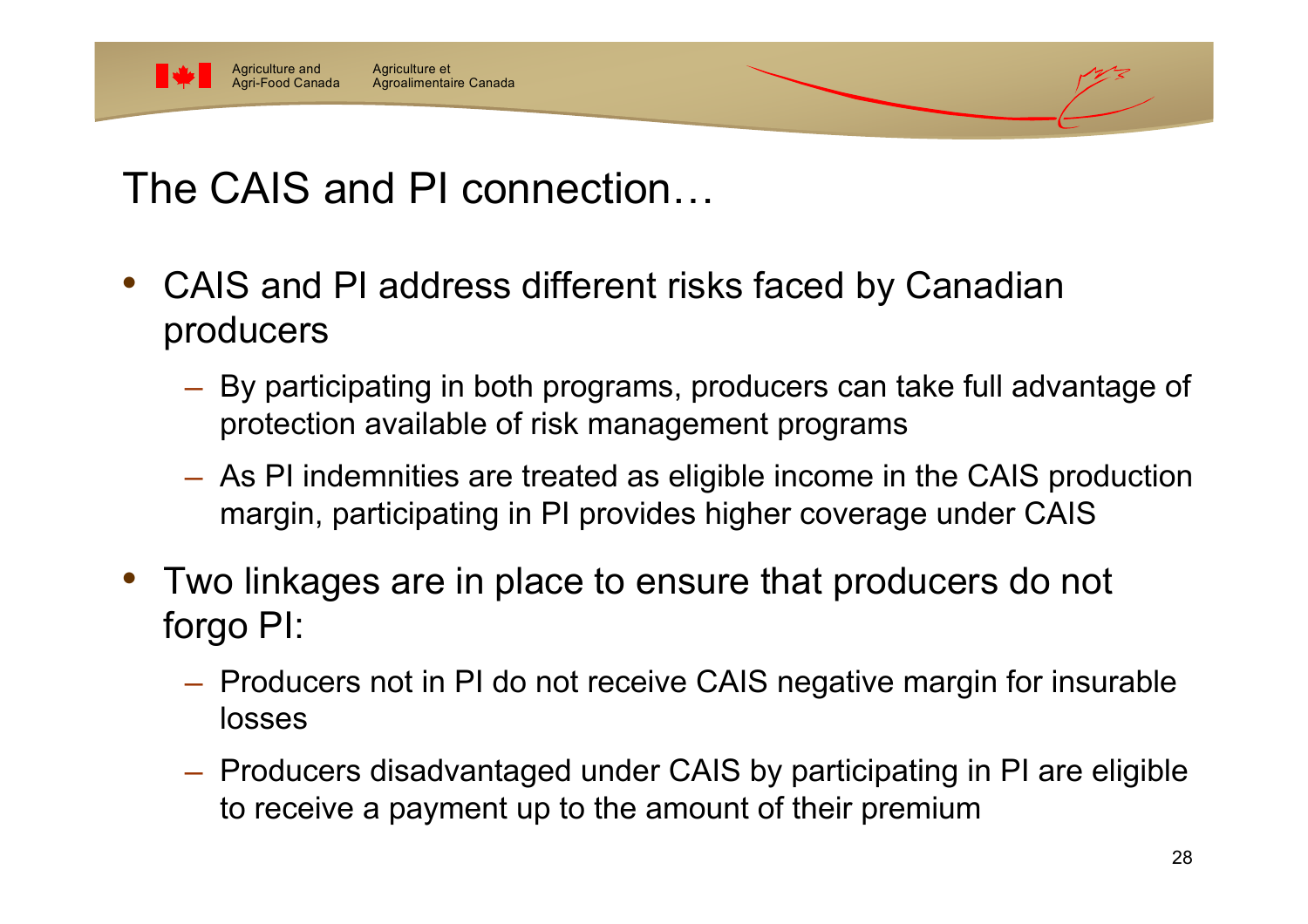

# Cash Advance Programs

 In addition to CAIS and PI, Canada has a suite of cash advance programs that are available as risk management tools for Canadian farmers

#### The two main cash advance programs are:

- 1. The Advance Payments Program (APP)
	- a) Facilitates orderly marketing by providing cash advances that allow producers to store the crop and sell it throughout the year to achieve higher returns
- 2. Spring Credit Advance Program (SCAP)
	- a) Provides cash flow to assist producers with input costs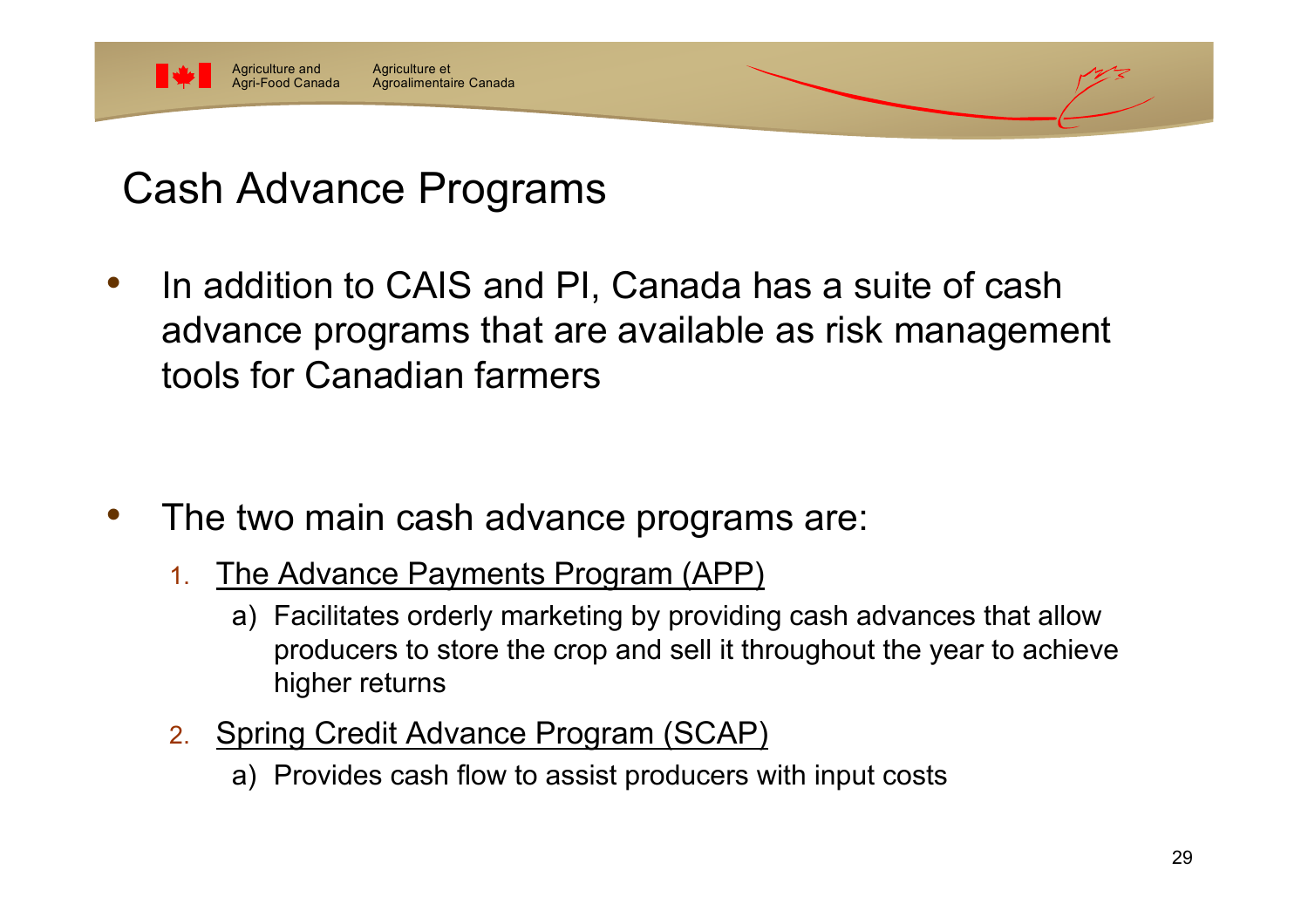

Agriculture et

Agroalimentaire Canada

Agriculture and Agri-Food Canada

- • Under the Advance Payments Program, producers are eligible to receive cash advances of up to \$250,000 to assist with orderly marketing
	- ─ The first \$50,000 is interest-free and the interest costs paid by the federal government
	- $-$  Cash advances cannot exceed 50% of the anticipated average farm gate price for each commodity
	- $-$  The advance is repaid as the crop is sold and within a crop year up to 365  $\,$ days
- • Under the Spring Credit Advance Program, producers can receive an interest-free advance of \$50,000 to help with input costs
	- ─ SCAP advances are secured by a production insurance contract
	- Calculated by multiplying a producer's insured yield by the advance rate
	- The advance must be repaid by December 31<sup>st</sup> of each calendar year or transferred into an APP advance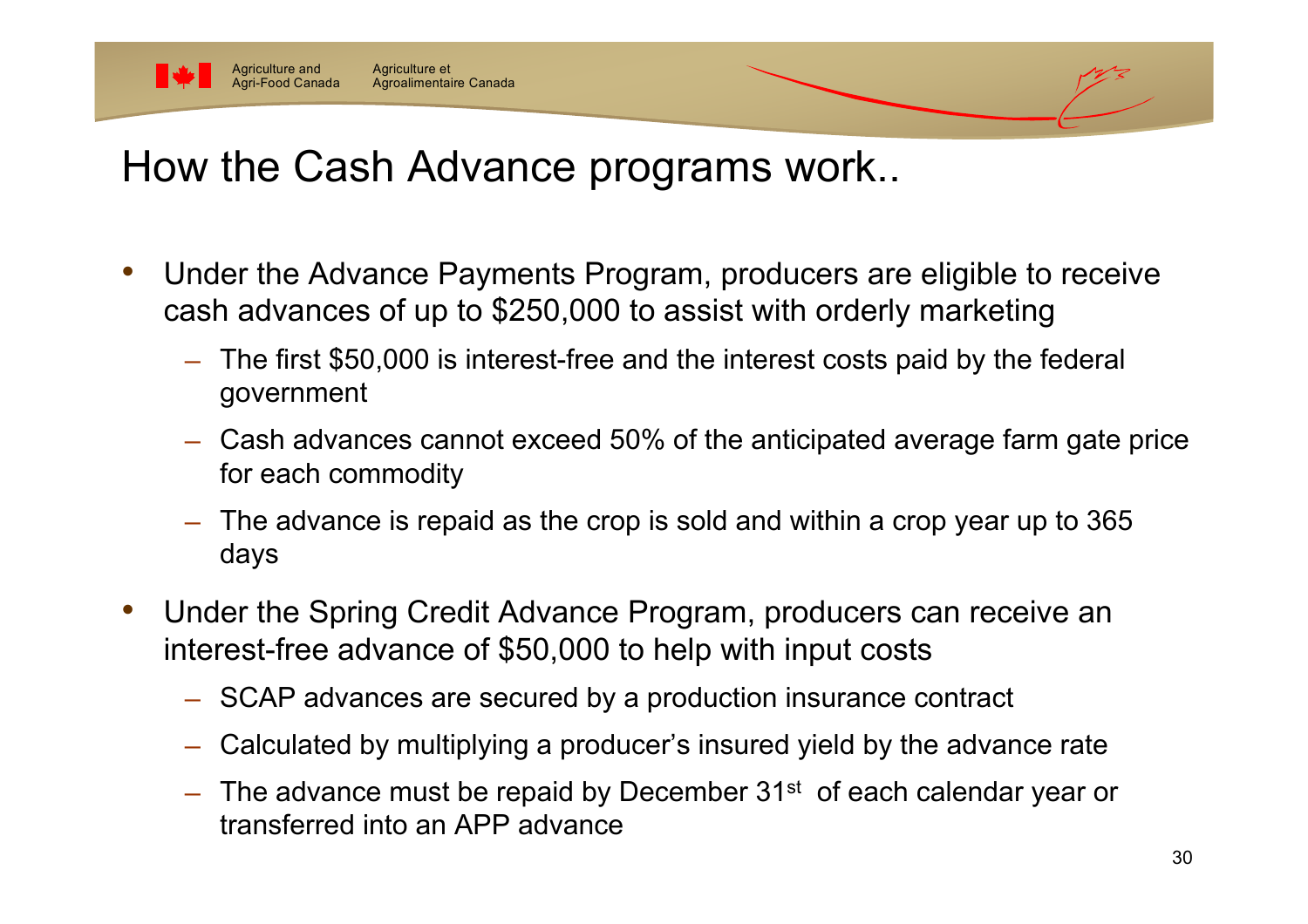

## Cash Advance Programs by the numbers…

| <b>Advance Payments</b><br>Program | Total<br>Advanced | <b>Interest Costs</b> |
|------------------------------------|-------------------|-----------------------|
| 2005 Crop Year                     | \$1.031 billion   | \$15.8 million        |

| <b>Spring Credit</b><br>Advance Program | Total<br>Advanced | <b>Interest Costs</b> |
|-----------------------------------------|-------------------|-----------------------|
| 2006 Crop Year                          | \$1.096 billion   | \$4.4 million         |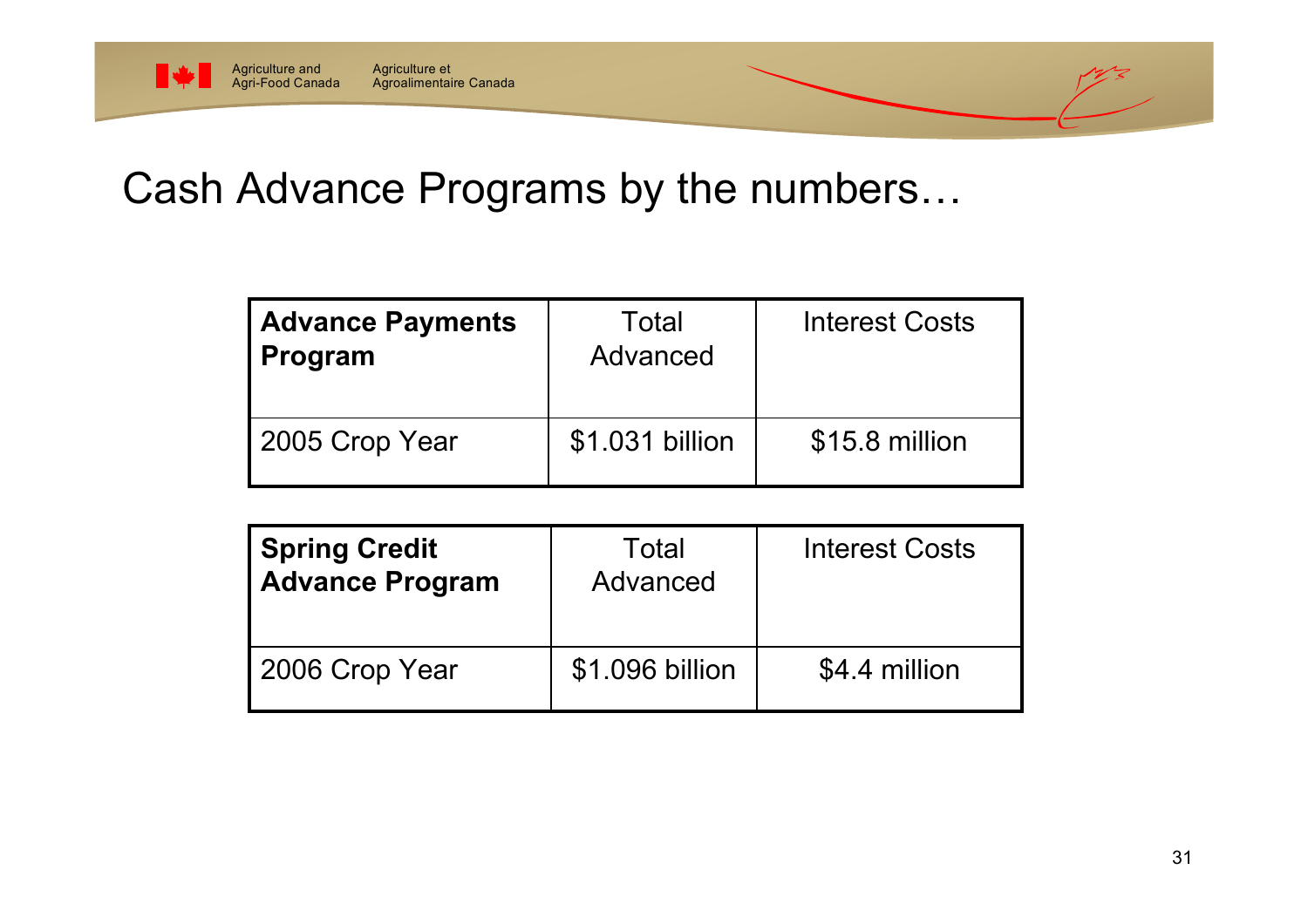

# Adapting the BRM programs to meet challenges…

- • Although the fundamental design principles of CAIS are sound, industry has raised concerns with some features of the program:
	- Complexity and inability of making timely payments relative to need
	- Payments under the program are sometimes not predictable or bankable

• Federal and provincial governments are looking to make significant changes to CAIS in these areas over the coming months, particularly streamlining the administration and making the program more responsive and timely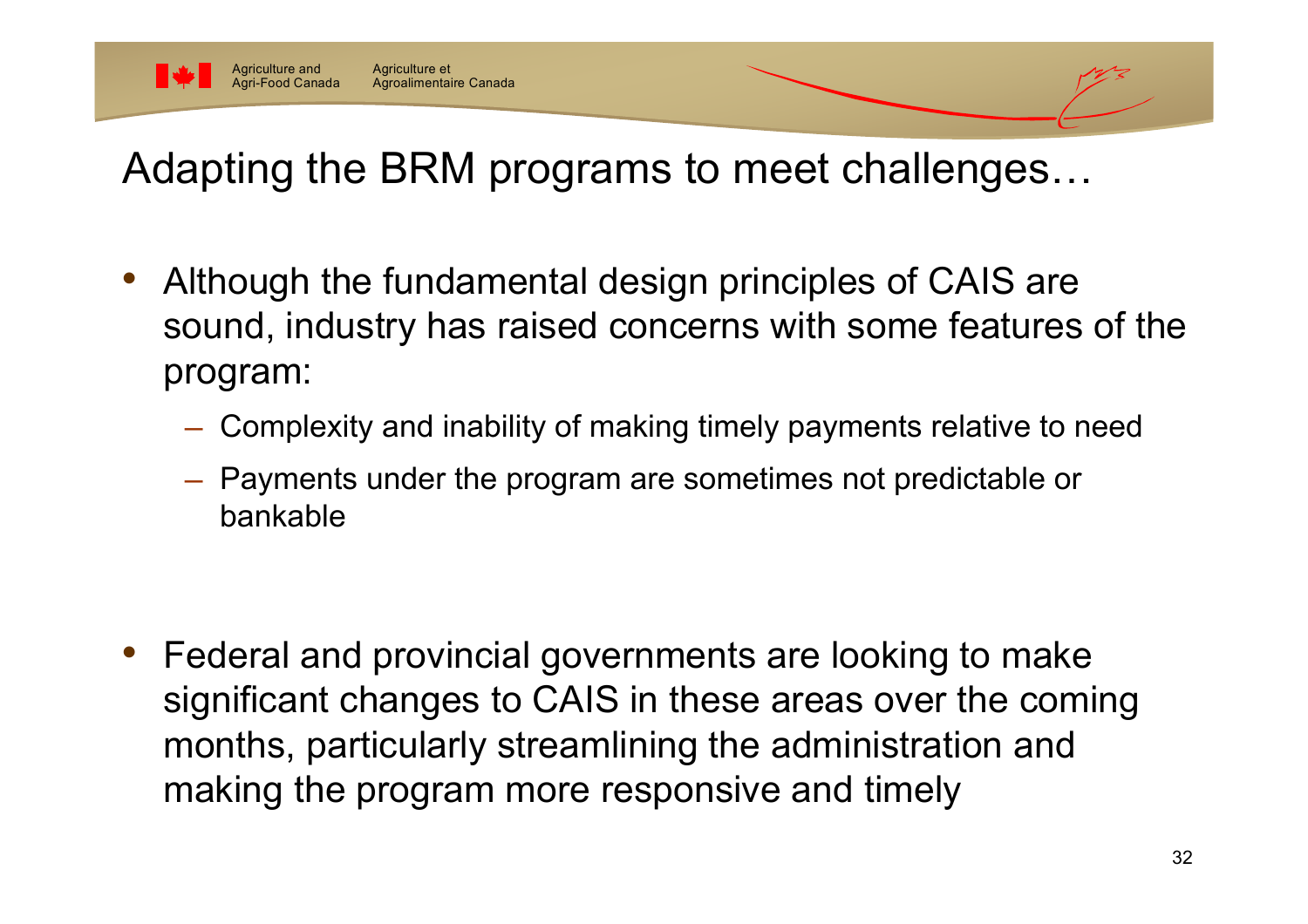

…with significant changes targeted for 2007.

- • Despite key improvements and an expansion of coverage, Production Insurance plans are still not widely available for many horticultural crops and the livestock sector
	- Governments have partnered with industry to undertake a complete review of Production Insurance programming
	- $-$  Review to be completed soon

- • To bring the cash advance programs in line with today's financial needs, the government is making significant improvements:
	- Expanding coverage to more commodities, increasing limits and interest-free portion